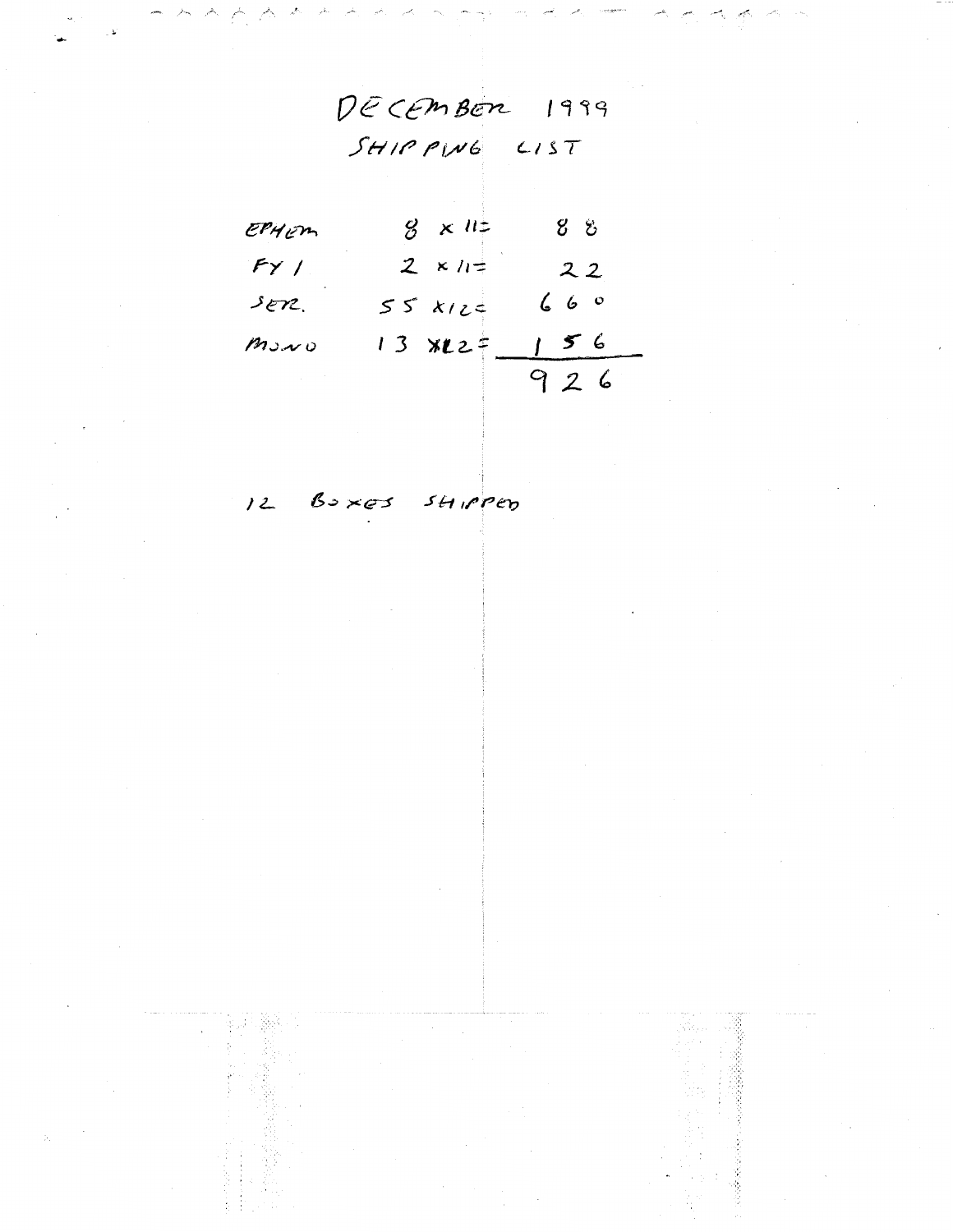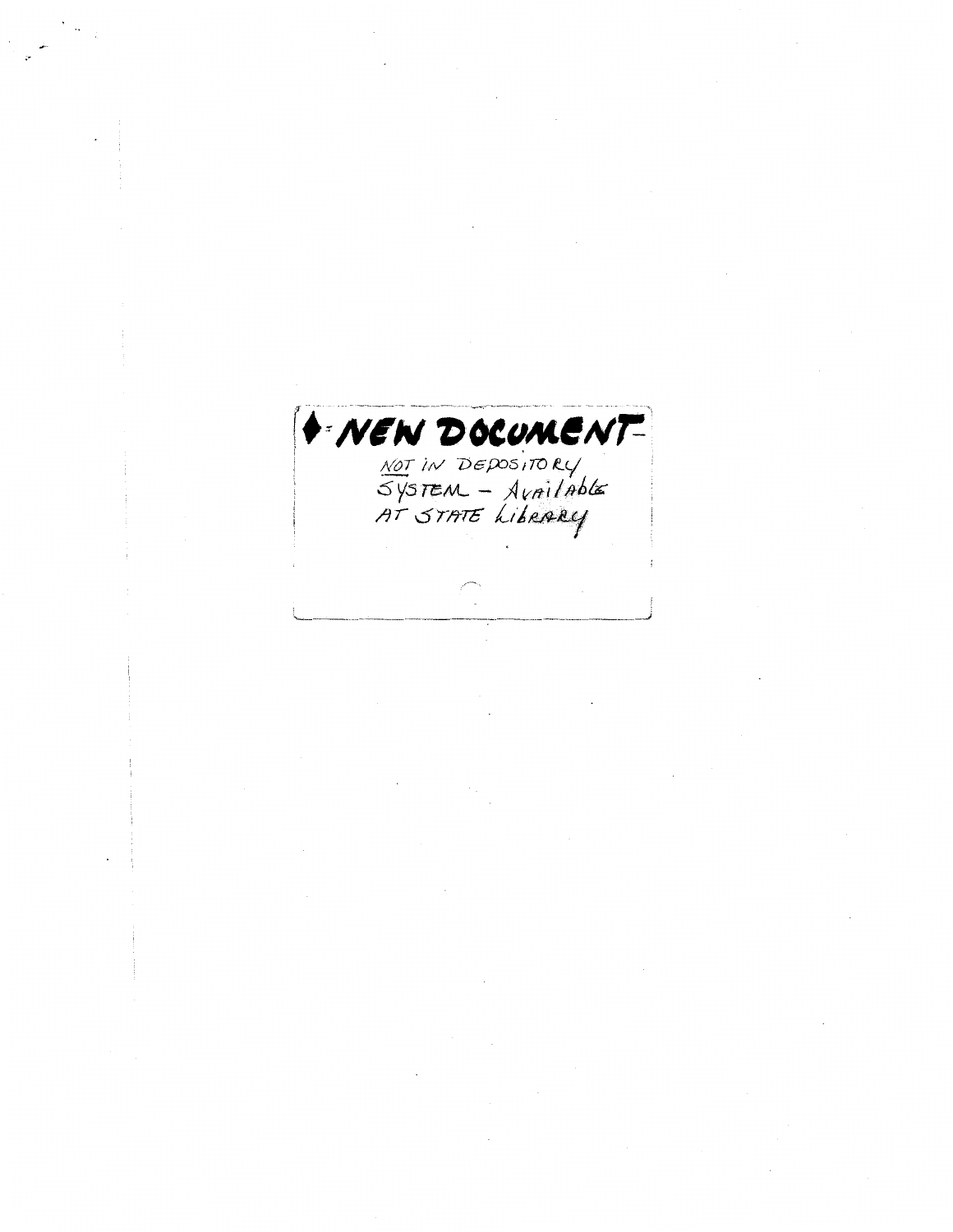| B8595F                                                                                                              |                                                                                               |
|---------------------------------------------------------------------------------------------------------------------|-----------------------------------------------------------------------------------------------|
| 3.A82AgB South Carolina. Best and Cattle Board.                                                                     | <b>B8595F</b><br>3.A82AgB-3                                                                   |
| [Audit of the financial statements at<br>the South Carolina Department of                                           | South Carolina. Beef Board.                                                                   |
| Agriculture-Beef and Cattle Board]. --                                                                              | [Audit of the financial statements of<br>$ 1997-$                                             |
| [Columbia, S.C. : State of South<br>Carolina, State Budget and Control                                              | (Card 2)                                                                                      |
| Board, Office of the State Auditor, 19<br>-- 1990.                                                                  |                                                                                               |
| v. :<br>$23-28$ cm. $-$ (Audits of state<br>agencies)                                                               |                                                                                               |
| Annual.<br>Ceased with 1990 issue.                                                                                  |                                                                                               |
| Description based on: 1987 ; title                                                                                  |                                                                                               |
| supplied.<br>1987-1990 3 copies each year                                                                           | 1. South Carolina. Beef Board---                                                              |
| Continued by: South Carolina. Cattle                                                                                | Auditing--Periodicals. I. South<br>Carolina. State Auditor. II. Title                         |
| and Beef Boar d. Audit of the<br>financial state tements of the South<br>Carolina Depa                              | III. Series                                                                                   |
| a Depa riment of Agriculture-<br>#42963022 DSCDs1 SEE NEXT CRD Sc<br>Sc<br>19991209                                 | 19991209                                                                                      |
|                                                                                                                     | #42963053 DSCDsl                                                                              |
|                                                                                                                     | B8595F                                                                                        |
| B859 5F<br>3. A82AgB South Carolina. Beef and Cattle Board.                                                         | 3. A82AgP South Carolina. Pork Board.                                                         |
| [Audit of the financial statements at<br>$\cdots$ [19--]-1990.<br>(Card 2)                                          | [Audit of the financial statements of<br>the South Carolina Department of                     |
| Cattle and Beef Board.                                                                                              | Agriculture-Pork Board]. -- [Columbia,<br>S.C. : State of South Carolina, State               |
|                                                                                                                     | Budget and Control Board, Office of the<br>State Auditor,                                     |
|                                                                                                                     | $v \cdot$ ;<br>$28-29$ ca. -- (Audits of state                                                |
|                                                                                                                     | agencies)<br>Annual.                                                                          |
|                                                                                                                     | Description based on : 1987 ; title<br>supplied.                                              |
| 1. South Carolina. Beef and Cattle                                                                                  | 1987-1997, 1999 3 copies each year                                                            |
| Board--Auditing--Periodicals. I. South                                                                              | 1. South Carolina. Pork Board-<br>Auditing--Periodicals. I. South                             |
| Carolina. State Auditor. II. Title<br>III. Series                                                                   | Carolina. State Auditor. Il. Title<br>III. Series                                             |
|                                                                                                                     |                                                                                               |
| *42963022<br><b>DSCDsl</b><br>19991209<br>Sc                                                                        | Sc<br>19991209<br>#42963007 DSCDsl                                                            |
|                                                                                                                     |                                                                                               |
| B8595F                                                                                                              | <b>B8595F</b>                                                                                 |
| 3.A82AgB-2<br>South Carolina. Cattle and Beef Board.                                                                | 3.A82AgS South Carolina. Soybean Board.<br>[Audit of the financial statements of              |
| [Audit of the flnancial statements of<br>the South Carolina Department of                                           | the South Carolina Department of                                                              |
| Agriculture-Cattle and Beef Board]. --<br>1991-1996, -- [Columbia, S.C. : State                                     | Agriculture-Soybean Board]. --<br>[Columbia, S.C. : State of South                            |
| of South Carolina, Office of the State                                                                              | Carolina, Office of the State Auditor],<br>$v_{\bullet}$ ; 28 cm. $-\bullet$ (Audits of state |
| Auditor], 1991-1996.<br>6 v. ; 28 cm. -- (Audits of state                                                           | agencies)<br>Annual.                                                                          |
| agencies)<br>Anaual.                                                                                                | Description based on: 1992 ; title<br>supplied.                                               |
| Title supplied.                                                                                                     | 1992-1997, 1999 3 copies each year                                                            |
| 1991-1996 – 3 copies each year<br>Continues: South Carolina. Beef and                                               | 1. South Carolina. Soybean Board--                                                            |
| Cattle Board. Audit of the financial<br>statements of the South Carolina                                            | Auditing--Periodicals. I. South<br>Carolina. State Auditor. II. Title                         |
|                                                                                                                     |                                                                                               |
| Department of Agriculture-Beef and                                                                                  | III. Series                                                                                   |
| <b>Cattle Board.</b>                                                                                                |                                                                                               |
| sc.                                                                                                                 | 19991209<br>#42962996<br><b>DSCDsl</b>                                                        |
|                                                                                                                     |                                                                                               |
| <b>B8595F</b>                                                                                                       | <b>B8595F</b>                                                                                 |
| $3.182$ AgB-2<br>South Carolina. Cattle and Beef Board.                                                             | 3.A82Al<br>South Carolina Commission on Alcohol<br>and Drug Abuse.                            |
| [Audit of the financial statements of<br>(Card 2)<br>$ 1991 - 1996$                                                 | Report on internal acceunting control                                                         |
| Beef Board. Audit of the financial<br>statements of the South Carolina                                              | and memorandum of advisory comments. --<br>Columbia, S.C. : [South Carolina State             |
| Department of Agriculture-Beef Board.                                                                               | Auditor? ; 19--- ]-1984.                                                                      |
|                                                                                                                     | vi : 28 cm. - (Audits of state<br>agencies)<br>Annual.                                        |
|                                                                                                                     | Ceased with 1984 issue.<br>Description based on: 1984.                                        |
|                                                                                                                     | $1984$ Copy 1<br>1. South Carolina Commission on                                              |
| 1. South Carolina. Cattle and Beef<br>Board--Auditing--Periodicals. I. South                                        | Alcohol and Drug Abuse--Auditing--<br>Periodicals. I. South Carolina. State                   |
| Carolina. State Auditor. II. Title<br>III. Series                                                                   | Auditor. II. Title III. Series                                                                |
|                                                                                                                     |                                                                                               |
| #42963041 DSCDsl<br>19991209<br>Sc                                                                                  | 19991203 #42923900 DSCDsl.<br>Sc.                                                             |
|                                                                                                                     |                                                                                               |
| B859 5P                                                                                                             | <b>B8595F</b>                                                                                 |
| 3.A82AgB-3<br>South Carolina. Beef Board.                                                                           | 3.A82Al-2                                                                                     |
| [Audit of the financial statements of<br>the South Carolina Department of                                           | South Carolina Commission on Alcohol                                                          |
|                                                                                                                     |                                                                                               |
| Agriculture-Beef Board]. -- 1997-<br>-- [Columbia, S.C. : State of South<br>Carolina, Office of the State Auditor], |                                                                                               |
| 1997–                                                                                                               | Annual.                                                                                       |
| v. ; 28 ca. -- (Audits of state<br>agencies)<br>Annual.                                                             | Ceased with 1979 issue.                                                                       |
| Title supplied.                                                                                                     | Description based on: 1977 ; cover<br>title.                                                  |
| 1997, 1999 3 copies each year<br>Continues: South Carolina. Cattle and<br>Beef Board. Audit of the financial        | $1977, 1979$ 3 copies each year<br>1. South Carolina Commission on                            |
| statements of the South Carolina                                                                                    | Alcohol and Drug Abuse--Auditing--<br>Periodicals. I. South Carolina. State                   |
| Department of condigericulture-Cattle<br>and Beef Board                                                             | Auditor. II.<br>Title III. Series                                                             |
| 19991209<br>Sc.<br>#42963053 DSCDsl SEE NEXT CRD Sc                                                                 | 19991203.                                                                                     |
|                                                                                                                     | #42923915 DSCDsl                                                                              |
| Y.<br>医加入病毒<br>- 1                                                                                                  | š                                                                                             |
| ł<br>- 38                                                                                                           | r en Ag                                                                                       |
|                                                                                                                     |                                                                                               |
|                                                                                                                     | in popularity.                                                                                |
|                                                                                                                     | k,                                                                                            |
|                                                                                                                     |                                                                                               |
|                                                                                                                     |                                                                                               |
| E.                                                                                                                  | <b>Manuscriptor</b><br>一つ たいこう                                                                |

 $\overline{\phantom{a}}$ 

 $\cdot$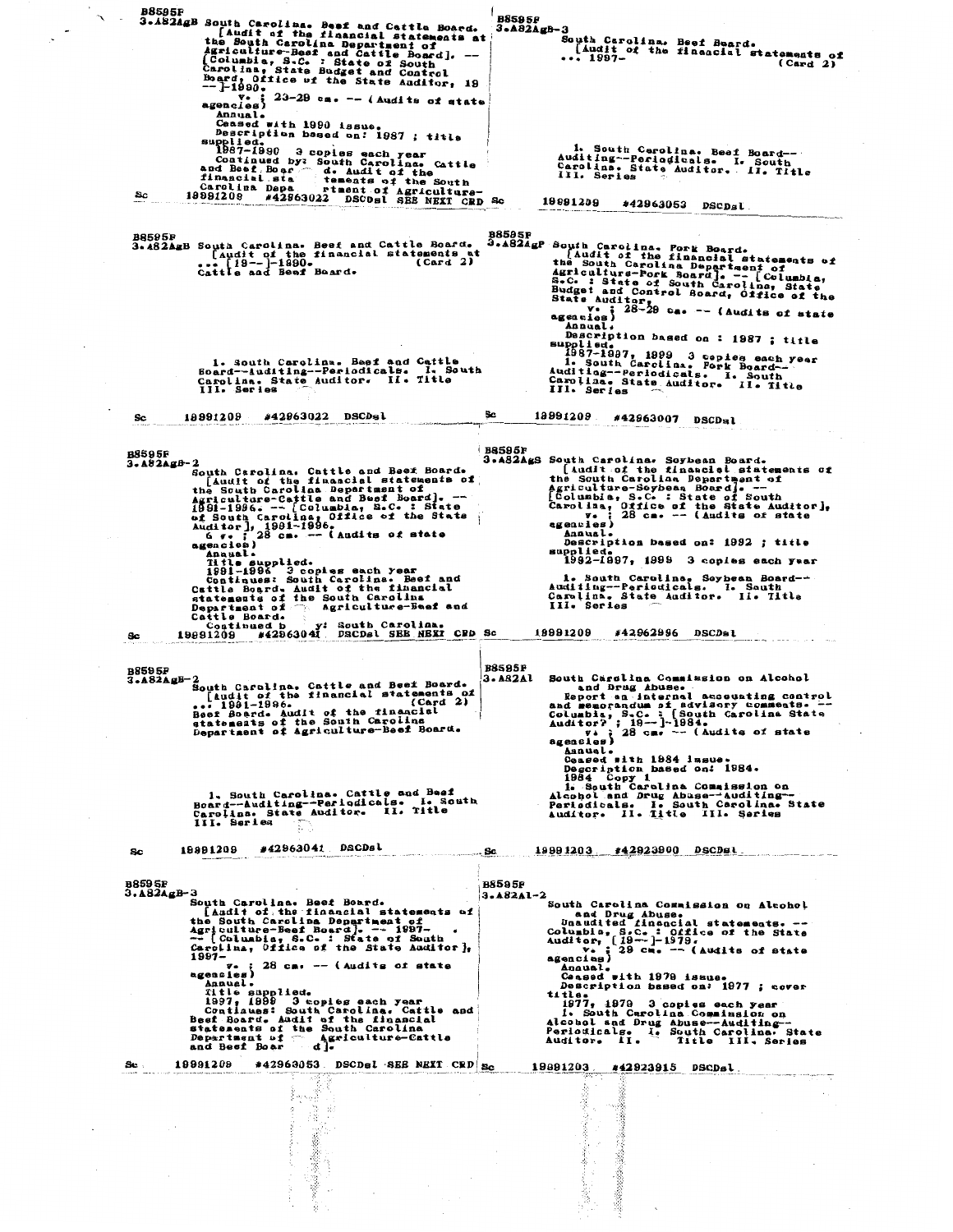| BQ99 9F<br>3.A82Al-3                                                                                        | BSOROF<br>3.A82Al-6                                                                                               |
|-------------------------------------------------------------------------------------------------------------|-------------------------------------------------------------------------------------------------------------------|
| South Carolina Commission on Alcohol<br>and Drug Abuse.                                                     | South Carolina Commission on Alcohol<br>and Drug Abuse.                                                           |
| Management letter. -- Columbia, S.C.<br>: Office of the State Auditor, $[19--]^-$                           | Pinancial statements. -- 1985-1987.<br>-- Columbia, S.C. . [South Carolina                                        |
| 1983.<br>; 29-30 cm. -- (Audits of state<br>v.                                                              | State Auditor], 1985-1987.<br>$3$ v. ; $28-29$ cm. $-$ (Audits of state                                           |
| agencies)<br>Annual.                                                                                        | agencies).<br>Annual.                                                                                             |
| Ceased with 1983 issue.<br>Description based on : 1978 ; cover                                              | 1985, 1987 3 copies each year<br>$1986$ Copy 1, Copy 2                                                            |
| title.<br>1978, 1981-1983 3 copies each year                                                                | Continues: South Carolina Commission<br>on Alcohol and Drug Abuse. Financial                                      |
| 1. South Carolina Commission on                                                                             | statements and auditor's report.<br>Coatinued by: South Carolina                                                  |
| Alcohol and Drug Abuse--Auditing--<br>Periodicals. 2. South Carolina. State<br>Auditor. I. 11tle II. Series | Commission on Alcohol and Drug Abuse.<br>State Auditor 's report.                                                 |
| 19991203 #42923859 DSCDsl<br>Sc.                                                                            | $\mathbf{Sc}$ .<br>19991203<br>#42923946<br>DSCDsl SEE NEXT CRD                                                   |
| <b>B8595F</b>                                                                                               | <b>B8595F</b>                                                                                                     |
| 3.A82Al-4<br>South Carolina Commission on Alcohol                                                           | $3.82$ $1-6$<br>South Carolina Commission on Alcohol                                                              |
| and Drug Abuse.<br>State Auditor's report. -- Columbia,                                                     | and Drug Abuse.<br>Financial statements.  1985-1987.                                                              |
| S.C. : Office of the State Auditor,<br>$[19--]$ -1983.                                                      | (Card <sub>2</sub> )                                                                                              |
| $\bar{v}$ . ; 29-30 cm. -- (Audits of state<br>agencies)                                                    |                                                                                                                   |
| Annual.<br>Ceased with 1983 issue.                                                                          |                                                                                                                   |
| Description based on: 1978 ; cover<br>title <sub>?</sub>                                                    |                                                                                                                   |
| 197%, 1981-1983 3 copies each year<br>Continued by: South Carolina                                          | 1. South Carolina Commission on                                                                                   |
| Commission on Alcohol and Drug Abuse.<br>Financial statements and auditor's                                 | Alcohol and Drug Abuse--Auditing--<br>Periodicals. I. South Carolina. State<br>Auditor. II. Title III. Series     |
| report.                                                                                                     |                                                                                                                   |
| $*42923928$ DSCDsl SEE NEXT CED Sc<br>19991203<br>Sc.                                                       | *42923946<br>19991203<br>DSCDsl                                                                                   |
|                                                                                                             |                                                                                                                   |
| <b>B8595F</b><br>$3.482$ $1-4$                                                                              | B8595F<br>$3.482A1-7$                                                                                             |
| South Carolina Commission on Alcohol                                                                        | South Carolina Commission on Alcohol                                                                              |
| and Drug Abuse.<br>State Auditor's report.  [18--]-<br>(Card 2)<br>1983.                                    | and Drug Abuse.<br>State Auditor's report. -- 1988/89-                                                            |
|                                                                                                             | 1993. -- Columbia, S.C. : Office of the<br>State Auditor, 1988-1993.<br>$5 v_4$ ; $28-29$ ca. -- (Audits of state |
|                                                                                                             | agencies)<br>Annual.                                                                                              |
|                                                                                                             | Cover title.<br>1988/89-1993 3 copies each year                                                                   |
| 1. South Carolina Commission on                                                                             | Continues: South Carolina Commission<br>on Alcohol and Drug Abuse. Pinancial                                      |
| Alcohol and Drug Abuse--Auditing--<br>Periodicals. I. South Carolina. State                                 | statements.<br>Continued by: South Carolina. Dept.                                                                |
| Auditor. II. Iltle III. Series                                                                              | of Alcohol and Other Drug Abuse<br>Services. Sta<br>te Auditor's report.                                          |
|                                                                                                             |                                                                                                                   |
| #42923928 DSCDsl.<br>19991203<br>Sc                                                                         | 19991203<br>#42924394 DSCDsl SEE NEXT CRD<br>šс                                                                   |
|                                                                                                             |                                                                                                                   |
|                                                                                                             | <b>B8595F</b>                                                                                                     |
| <b>B8595F</b><br>$3.18211 - 5$                                                                              | 3.A82Al-7                                                                                                         |
| South Carolina Commission on Alcohol                                                                        | South Carolina Commission on Alcohol<br>and Drug Abuse.                                                           |
| and Drug Abuse.<br>Financial statements and auditor's<br>report. -- 1984. -- Columbia, S.C. :               | State Auditor's report.  1988-<br>1993.<br>(Card 2)                                                               |
| [South Carolina State Auditor], 1984.<br>$1 \text{ v}$ , $28 \text{ cm}$ -- (Audits of state                |                                                                                                                   |
| agencies)<br>Annual.                                                                                        |                                                                                                                   |
| 1984 Copy 1<br>Continues: South Carolina Commission                                                         |                                                                                                                   |
| on Alcohol and Drug Abuse. State<br>Auditor's report.                                                       | 1. South Carolina Commission on                                                                                   |
| Continued by: South Carolina<br>Commission on Alcohol and Drug Abuse.                                       | Alcohol and Drug Abuse--Auditing--<br>Periodicals. I. South Carolina. State<br>Auditor. II. Title III. Series     |
| Pinancial statements.                                                                                       |                                                                                                                   |
| #42923823 DSCDsl SEE NEIT CRD Sc.<br>19991203<br>Sc                                                         | 19991203 #42924394 DSCDsl                                                                                         |
|                                                                                                             |                                                                                                                   |
| <b>B8595F</b>                                                                                               | <b>B8595F</b><br>$3 - 82 - 8$                                                                                     |
| $3.482$ $\lambda$ l -5<br>South Carolina Commission on Alcohol                                              | South Carolina. Dept. of Alcohol and                                                                              |
| and Drug Abuse.<br>Financial statements and auditor's<br>(Card 2)<br>1984.                                  | Other Drug Abuse Services.<br>State Auditor's report. -- 1994-                                                    |
|                                                                                                             | -- Columbia, S.C. : State of South<br>Carolina, Office of State Auditor,<br>1994-                                 |
|                                                                                                             | <b>v. ; 28 ca.</b><br>Annual.                                                                                     |
|                                                                                                             | 1994-1996, 1998 3 copies each year<br>Continues: South Carolina. Commission                                       |
| 1. South Carolina Commission on                                                                             | on Alcohol and Drug Abuse. State<br>Auditor's report.                                                             |
| Alcohol and Drug Abuse--Auditing--                                                                          | 1. South Carolina. Dept. of Alcohol<br>and Other Drug Abuse Services--                                            |
| Periodicals. I. South Carolina. State<br>Auditor. II. Iitle III. Series                                     | Auditing--Periodicals. I. South<br>Carolina. Sta te Auditor. II. Title                                            |
|                                                                                                             |                                                                                                                   |
| *42923823<br>DSCDsl<br>19991203<br>Sc.                                                                      | 8c<br>19991203<br>#42924305 DSCDsl<br>28,                                                                         |
| 一条                                                                                                          | 鑫                                                                                                                 |
| mang).<br>y.                                                                                                | $\epsilon$ , which is                                                                                             |
|                                                                                                             |                                                                                                                   |
|                                                                                                             | かいかい                                                                                                              |
|                                                                                                             |                                                                                                                   |
|                                                                                                             |                                                                                                                   |
| $\frac{1}{2}$                                                                                               |                                                                                                                   |

 $\ddot{\cdot}$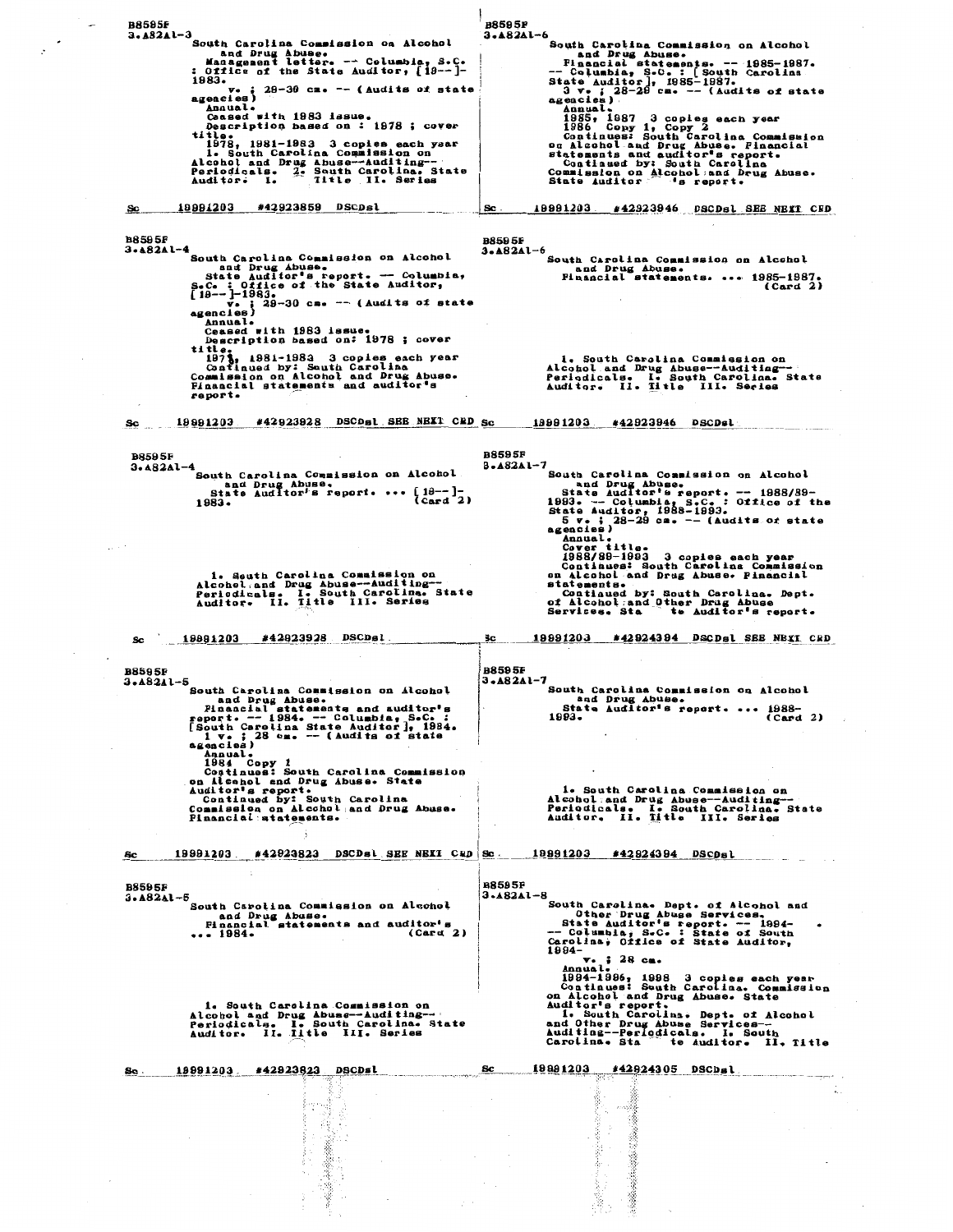| B859 5P              |                                                                                                                |                                                                                                                                                                                                                                   |
|----------------------|----------------------------------------------------------------------------------------------------------------|-----------------------------------------------------------------------------------------------------------------------------------------------------------------------------------------------------------------------------------|
| 3.A82Au              | South Carolina. State Auditor.                                                                                 | <b>B8595P</b><br>3.A82Au-6                                                                                                                                                                                                        |
|                      | Financial statements. - Columbia,                                                                              | South Carolina. State Auditor.                                                                                                                                                                                                    |
|                      | S.C. : South Carolina State Auditors<br>Office, [19--]-1986.<br>V* : 29 Cm. -- (Audits of state                | Independent auditor's report. --<br>1991/1992-1994. - Columbia, S.C. :                                                                                                                                                            |
|                      | agencies)                                                                                                      | South Carolina Office of the State<br>Auditor, 1992-1994.                                                                                                                                                                         |
|                      | Annual.<br>Ceased with 1986 issue.                                                                             | $3 \vee \bullet$ ; 28 cm. -- (Audits of state                                                                                                                                                                                     |
|                      | Description based on : 1985.<br>1985-1986 3 copies each year                                                   | agencies)<br>Annual.                                                                                                                                                                                                              |
|                      | Continued by: South Carolina. State                                                                            | 1991/1992-1994 3 copies each year<br>Continues: South Carolina. State                                                                                                                                                             |
|                      | Auditor. Pinancial: report.                                                                                    | Auditor. Quality review.<br>Continued by: South Carolina. State                                                                                                                                                                   |
|                      | 1. South Carolina. State Auditor--                                                                             | Auditor. Independent accountant s                                                                                                                                                                                                 |
|                      | Auditing--Periodicals. I. Title II.<br>Seri es                                                                 | report.<br>1. South Carolina. State Auditor-                                                                                                                                                                                      |
|                      |                                                                                                                | Auditing--Per<br>dodicals. I. Title<br>II. Series                                                                                                                                                                                 |
| Sc.                  | 19991123<br>#42879286<br><b>DSCDsL</b>                                                                         |                                                                                                                                                                                                                                   |
|                      |                                                                                                                | Sc.<br>19991123 #42878390 DSCDsl.                                                                                                                                                                                                 |
| <b>B8595F</b>        |                                                                                                                | B8595F                                                                                                                                                                                                                            |
| 3.A82Au-2            |                                                                                                                | $3.482Au - 7$                                                                                                                                                                                                                     |
|                      | South Carolina. State Auditor.<br>Financial report. $- - 1987 - 1988 - - -$                                    | South Carolina. State Auditor.<br>Independent accountant s report. --                                                                                                                                                             |
|                      | Columbia, S.C. : South Carolina State                                                                          | 1995- . -- Columbia, S.C. : South<br>Carolina Office of the State Auditor,                                                                                                                                                        |
|                      | Auditor's Office, 1987-1988.<br>2 $v$ : 30 cm. -- (Audits of state<br>agencies)                                | 1999–                                                                                                                                                                                                                             |
|                      | Annual.                                                                                                        | $; 29$ cm. $-$ (Audits of state<br>v.<br>agencies)                                                                                                                                                                                |
|                      | 1987-1988 3 copies each year<br>Continues: South Carolina. State                                               | Annual.<br>Title varies.                                                                                                                                                                                                          |
|                      | Auditor. Financial statements.<br>Continued by: South Carolina. State                                          | 1995-1997, 1999 3 copies each year<br>Continues: South Carolina. State                                                                                                                                                            |
|                      | Auditor. Financial statements.                                                                                 | Auditor. Independent auditor's report.                                                                                                                                                                                            |
|                      | 1. South Carolina. State Auditor--                                                                             | 1. South Carolina. State Auditor--                                                                                                                                                                                                |
|                      | Auditing--Periodicals. I. Title II.<br>Series                                                                  | Auditing--Periodicals. I. Title II.<br>Series                                                                                                                                                                                     |
|                      |                                                                                                                |                                                                                                                                                                                                                                   |
| Sc.                  | 19991123<br>#42879300 DSCDsl                                                                                   | 19991123<br>#42878339 DSCDsl<br>Sc.                                                                                                                                                                                               |
|                      |                                                                                                                |                                                                                                                                                                                                                                   |
| B8595F               |                                                                                                                | <b>B8595F</b>                                                                                                                                                                                                                     |
| $3 - 82$ Au-3        | South Carolina. State Auditor.                                                                                 | 3.A82Au-8<br>South Carolina. State Auditor.                                                                                                                                                                                       |
|                      | Financial statements. $-$ 1989-1989.<br>-- Columbia, S.C. : South Carolina                                     | Quality review report. -- [ Columbia,<br>S.C. : State of South Carolina, Office                                                                                                                                                   |
|                      | State Auditor's Office, 1989.                                                                                  | of the State Auditor],<br>v. ; 30 cm. -- (Audits of state                                                                                                                                                                         |
|                      | $1 \text{ v}$ ; 30 cm. $-$ (Audits of state<br>agencies)                                                       | agencies)                                                                                                                                                                                                                         |
|                      | Annual.<br>1989 Сору 1, Сору 2, Сору 3                                                                         | Annual.<br>Description based on: 1997.                                                                                                                                                                                            |
|                      | Continues: South Carolina. State                                                                               | $1997$ Copy 1, Copy 2, Copy 3                                                                                                                                                                                                     |
|                      | Auditor. Financial report.<br>Continued by: South Carolina. State                                              |                                                                                                                                                                                                                                   |
|                      | Auditor. Component unit financial<br>statements.                                                               |                                                                                                                                                                                                                                   |
|                      | 1. South Carolina. State Auditor--<br>Auditing--Periodicals. I. Title II.                                      | 1. South Carolina. State Auditor--                                                                                                                                                                                                |
|                      | Seri es                                                                                                        | Auditing--Periodicals. I. Title II.<br>Series                                                                                                                                                                                     |
|                      |                                                                                                                |                                                                                                                                                                                                                                   |
| Sc.                  | 19991123<br>#42879351 DSCDsl                                                                                   | 19991123<br>$*42878273$ DSCDsl.<br><b>Sc</b>                                                                                                                                                                                      |
|                      |                                                                                                                |                                                                                                                                                                                                                                   |
|                      |                                                                                                                |                                                                                                                                                                                                                                   |
| <b>B8595F</b>        |                                                                                                                | B8595F                                                                                                                                                                                                                            |
| 3.A82Au-4            | South Carolina. State Auditor.                                                                                 | 3.A82A.19 South Carolina. State Auditor.<br>Quality assessment review : report.                                                                                                                                                   |
|                      | Component unit financial statements.<br>-- 1990-1990. -- Columbia, S.C. : State                                | - [Columbia, S.C. : State of South<br>Carolina, Office of the State Auditor,                                                                                                                                                      |
|                      | of South Carolina, State Budget and                                                                            | $19 - 1986$<br>V. ; 28 cm. -- (Audits of state                                                                                                                                                                                    |
|                      | Control Board, Office of the State                                                                             | agencies)                                                                                                                                                                                                                         |
|                      | Auditor, $1990$ .<br>1 v. 30 cm. -- (Audits of state<br>agencies)                                              | Annual.<br>Ceased with 1986 issue.                                                                                                                                                                                                |
|                      | Annual .                                                                                                       | Description based on: 1986.<br>$1986$ Copy 1, Copy 2, Copy 3                                                                                                                                                                      |
|                      | 1990 Copy 1, Copy 2, Copy 3<br>Continues: South Carolina. State                                                |                                                                                                                                                                                                                                   |
|                      | Auditor. Pinancial statements.<br>Continued by: South Carolina. State                                          |                                                                                                                                                                                                                                   |
|                      |                                                                                                                | 1. South Carolina. State Auditor--<br>Auditing--Periodicals. I. Title II.                                                                                                                                                         |
|                      | Auditor. Quality review.<br>1. South Carolina. State Auditor<br>Auditing-+Per dodicals. I. Title<br>II. Series | Serias<br>$\sim$                                                                                                                                                                                                                  |
|                      |                                                                                                                | 19991123 #42878262 DSCDsl<br>Sc.                                                                                                                                                                                                  |
| Вc.                  | 19991123 #42879335 DSCDsl                                                                                      |                                                                                                                                                                                                                                   |
|                      |                                                                                                                |                                                                                                                                                                                                                                   |
| B8595F<br>3. A82Au-5 |                                                                                                                | <b>B8595F</b><br>$3.82$ $4-10$                                                                                                                                                                                                    |
|                      | South Carolina. State Auditor.                                                                                 | South Carolina. State Auditor.<br>Quality assessment review :                                                                                                                                                                     |
|                      | Quality review. -- 1991-1991. --<br>Columbia, S.C. : State of South                                            | management letter. -- [Columbia, S.C. :                                                                                                                                                                                           |
|                      | Carolina, Office of the State Auditor,<br>1991.                                                                |                                                                                                                                                                                                                                   |
|                      | $1 \text{ v}$ . ; 30 cm. -- (Audits of state<br>agencies)                                                      | $\begin{array}{cc}\n & v & 28 & c\n\end{array}$                                                                                                                                                                                   |
|                      | Annual.                                                                                                        | Ceased with 1986 issue.<br>Description based on : 1986.                                                                                                                                                                           |
|                      | 1991 Copy 1, Copy 2, Copy 3<br>Continues: South Carolina. State                                                | 1986 Сору 1, Сору 2, Сору 3                                                                                                                                                                                                       |
|                      | Auditor. Component unit financial<br>statements.                                                               |                                                                                                                                                                                                                                   |
|                      | Continued by: South Carolina. State<br>Auditor. Independent auditor's report.                                  | 1. South Carolina. State Auditor--                                                                                                                                                                                                |
|                      | 1. South Carolina. State Auditor-+<br>Auditing--Per Jedicals. I. Title                                         | Auditing--Periodicals. I. Title                                                                                                                                                                                                   |
|                      | II. Series                                                                                                     |                                                                                                                                                                                                                                   |
| Sc                   | #42879368 DSCDsl<br>19991123                                                                                   | 19991123<br>#42878250 DSCDsl<br>Sc                                                                                                                                                                                                |
|                      | <u>– ago</u> nymin<br>家菜                                                                                       |                                                                                                                                                                                                                                   |
|                      |                                                                                                                |                                                                                                                                                                                                                                   |
|                      |                                                                                                                |                                                                                                                                                                                                                                   |
|                      | hti<br>Historia                                                                                                |                                                                                                                                                                                                                                   |
|                      |                                                                                                                |                                                                                                                                                                                                                                   |
|                      | Ŵ.                                                                                                             |                                                                                                                                                                                                                                   |
|                      |                                                                                                                |                                                                                                                                                                                                                                   |
|                      |                                                                                                                | e portugale de la composició de la composició de la composició de la composició de la composició de la composició<br>La composició de la composició de la composició de la composició de la composició de la composició de la com |

Ì,

 $\hat{\boldsymbol{\beta}}$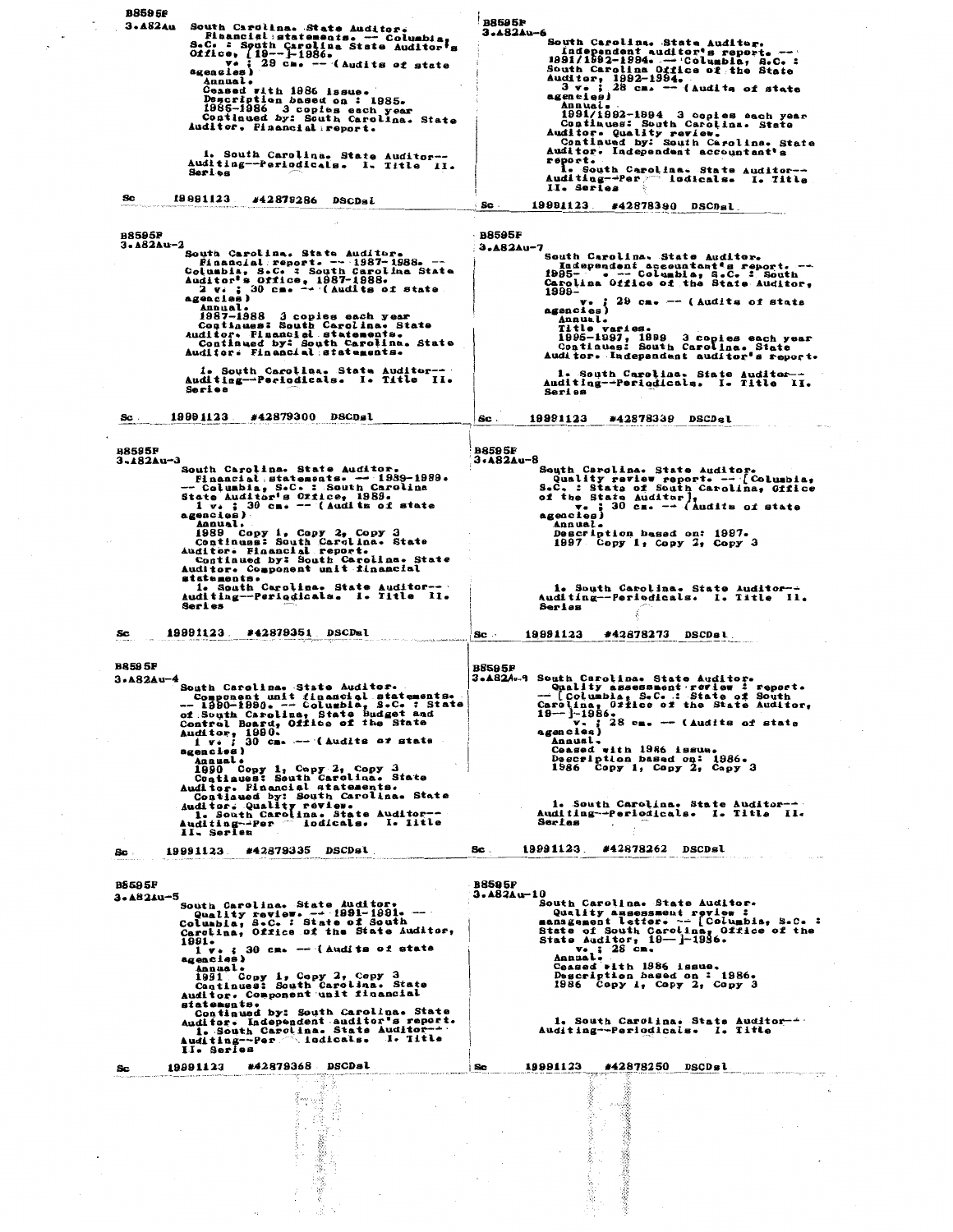BS595F<br>
3.482CLA Clemena of current fund revenues,<br>
statement of current fund revenues,<br>
expenditures and other changes and<br>
sacagement letter. - [Columbia, S.C.?<br>
: S.C. State Auditor?, 19--1-1986.<br>
v v 328 cm -- (Audits BOSSOUL-3<br>
Clemson University. Intercollegiate<br>
Clemson University. Intercollegiate<br>
Athletic Program.<br>
Independent auditor's report on<br>
(Card 2)<br>
The nonlinging Athletics Program.<br>
The report on<br>
The report on Cambre 1994.<br>
Intercollegiate Athletics Program<br>
Independent accountant's report of<br>
applying agreed-upon procedures. 1. Clemson University.<br>
Intercallegiate Athletics Program--<br>
Auditing--Periodicals. I. South<br>
Carolina. State Auditor. II. Title<br>
III. Series 19991124 #42885503 DSCDal 19991124 #42885557 DSCDsl SEE NEXT CRD Sc Sc B8595F<br>3.A82ClA Clemson University. Athletic Dept.<br>3.A82ClA Statement of current fund revenues,<br>42. (Card 2) 1. Clemson University. Athletic<br>Dept.--Auditing--Periodicals. I. South<br>Carolina. State Auditor. II. Title<br>III. Series 19991124 #42885517 DSCDs1 SEE NEXT CRD  $\mathbf{sc}$ Sc  $[38595F] \begin{tabular}{@{}c@{}}c@{}} \multicolumn{1}{c}{0.111} & 0.1111 & 0.1111 & 0.1111 & 0.1111 & 0.1111 & 0.1111 & 0.1111 & 0.1111 & 0.1111 & 0.1111 & 0.1111 & 0.1111 & 0.1111 & 0.1111 & 0.1111 & 0.1111 & 0.1111 & 0.1111 & 0.1111 & 0.1111 & 0.1111 & 0.1111 & 0.1$ BS595F<br>3.482CLA-4<br>clemson University. Intercollegiate<br>independent accountant's report on<br>1995-1. Clemson University.<br>
Intercollegiate Athletics Program--<br>
Auditing--Periodicale. I. South<br>
Carolina. State Auditor. II. Title<br>
III. Series State of South Carolina State Ethics<br>
Commission.<br>
State Auditor's report. -- Columbia,<br>
S.C.: Office of the State Auditor,<br>  $\begin{bmatrix} 197-\end{bmatrix}$ <br>  $\begin{bmatrix}\nv & ; & 28-29 & c\nu & -- & (Audits of state  
\nagenccies)\n\end{bmatrix}$ **B8595F** BS595F<br>3.A82ClA-2<br>demson University. Athletic Dept.<br>Agreed-upon procedures related to ...<br>1987-1989.<br>1987-1989.<br>1989-1989.  $3.482Et$ 1987-1989.<br>
letter<br>
Continued by: Clemson University.<br>
Intercollegiate Athletics Program.<br>
Independent auditor's report on agreed<br>
upon procedures. agencies /<br>
hanual.<br>
Description based on: 1979 ; cover<br>
title.<br>
1979, 1982, 1983/84, 1985-1994, 1996,<br>
1998 3 copies each year:<br>
1. State of South Carolina State<br>
Ethics Commission--Auditing-<br>
Periodicals. I. South Caroli 1. Clesson University. Athletic<br>Dept.--Auditing--Periodicals. I. South<br>Carolina. State Auditor. II. Title<br>III. Series 19991202 #42918967 DSCDsl Sc Sc 19991124 #42885574 DSCDsl B8595F<br>
3.482CL4-3<br>
Clemson University. Intercollegiate<br>
Athletic Program.<br>
Independent auditor's report on<br>
agreed-upon procedures. -- 1990-1994.<br>
-- [Columbia, S.C. : State of South<br>
Carelina, Office of the State Auditor **B8595F<br>3.A82Fr** 1. Prancis Marion University--<br>Auditing--Periodicals. I. South<br>Carolina. State Auditor. II. Title<br>III. Series 19991201 #42908878 DSCDs1

Ñ

Ê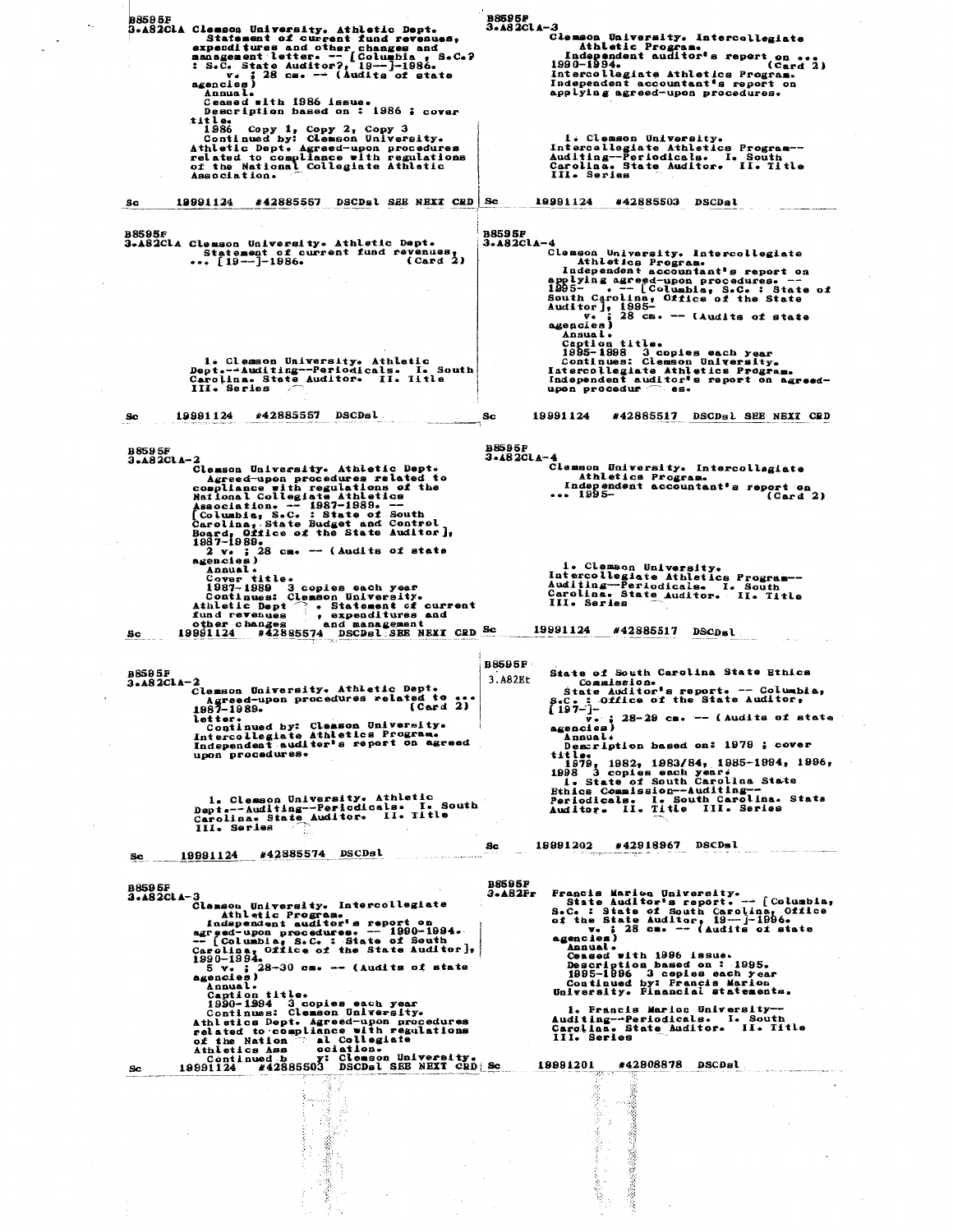B8595F<br>3.A82Lan-6<br>Einancial report.... [984-1985.<br>Financial report... [Card 2) B8595F<br>3. A82Fr-2 Z<br>
Francis Marion University.<br>
Financial statements. -- 1997-<br>
(Columbia, S.C. : State of South<br>
Carolina, Office of the State Auditor],<br>
1997v.; 28 cm. -- (Audits of state<br>agencies) agencies)<br>
Amnual.<br>
Cover title.<br>
1997, 1999 3 copies each year<br>
continues: Francis Marion University.<br>
State Auditor's report.<br>
1. Francis Marion University--<br>
Auditing-"Periodicals. I. South<br>
Auditing-"Periodicals. I. So 1. Lander College--Auditing--<br>Periodicals. I. South Carolina. State<br>Auditor. II. Title III. Series 19991201 #42908837 DSCDsl Sc 19991214 #43001911 DSCDsL Sc B8495F<br>
3.A82FrA Francis Marion University.<br>
Intercollegiate Athletics Program.<br>
Intependent accountant's report on<br>
applying agreed-upon procedures.<br>
Columbia; S.C.: State of South<br>
Carolian Office of the State Auditor],<br> B8595F<br>3.A82Lan1 Lander University. Intercollegiate<br>
Independent accountant's report on<br>
independent accountant's report on<br>
applying agreed upon procedures.<br>
[Columbia, S.C. : State of South<br>
Carolina, Office of the State Auditor,<br>  $\begin{array}{$ agencies)<br>
Annual.<br>
Description based on: 1997 ; caption<br>
tite.<br>
1997 Copy 1, Copy 2, Copy 3<br>
1. Francis Marion University.<br>
Intercollegiate Athletics Program--<br>
Auditing--Periodicals. I. South<br>
Carolina. State Auditor. II agencies ,<br>
Amnual.<br>
Description based on: 1994.<br>
1994, 1997 3 copies each year<br>
1. Lander University. Intercollegiate<br>
Athletics Program—Auditing—<br>
Periodicals. I. South Carolina. State<br>
Auditor. II. Iitle III. Series Sc 19991201 #42908793 DSCDsl Sc 19991214 #43001000 DSCDsl B859 5F<br>3.A8 2Ma B8595F<br>3.A82Hu-7 South Carolina. State Human Affairs<br>
Commission.<br>
State Auditor's report. -- 1987/88-<br>
state Auditor, 1987-<br>
state Auditor, 1987-<br>
state Auditor, 1987-<br>
v. ; 28-28 cm. -- (Audits of state<br>
agencies)<br>
Annua.<br>
Cover title. Annuary<br>Cover title.<br>1987/88, 1989, 1991-1998 - 3 copies scorvery -----<br>
Continues: South Carolina, State<br>
Human Affairs Commission, Annual<br>
financial report. 19991124 #42885539 DSCDsl <u>Sc 19991206 #42938711 DSCDsl SEE NEIT CRD Sc ...</u> B8595F<br>3.a82Ma-2 2<br>
South Carolina Medical Malpractice<br>
Patient's Compensation Fund.<br>
State Auditor: -- Columbia,<br>
S.C.: Office of the State Auditor.<br>
(19-----1990.<br>
(19-----1990.<br>
29-30 cm. -- (Audits of state<br>
agencies)<br>
Annual.<br>
Ceased BS595F<br>3.A82Hu-7<br>South Carolina, State Human Affairs Commission.<br>
State Auditor's report.... (Card 2) 1. South Carolina. State Human<br>Affairs Commission--Auditing--<br>Periodicals. I. South Carolina. State<br>Auditor. II. Title III. Series 19991124 #42885534 DSCDsL SEE NEXT CRD Sc. connexas españolas nachal B8595F<br>
1.482Lan-6<br>
Lander College. -- 1984-1985. --<br>
Financial report. -- 1984-1985. --<br>
[Columbia, s.C. : South Carolina State<br>
101 anual.<br>
2 v. : 28-29 cm. -- (Audits of state<br>
2 v. : 22-29 cm. -- (Audits of state<br>
2 an B8595F<br>3.a82Ma-2 South Carolina Medical Malpractice<br>
Patient's Compensation Funds<br>
State Auditor's reports see (19--1-<br>
1990e<br>
Card 2) 1. South Carolina Medical Malpractice<br>Parient's Compensation Fund--Auditing--<br>Periodicals. I. South Carolina. State<br>Auditor. II. Title III. Series 19991214 #43001911 DSCDsl SEE NEXT CRD Sc 19991124 #42885534 DSCDsl **Sc** Ž Ï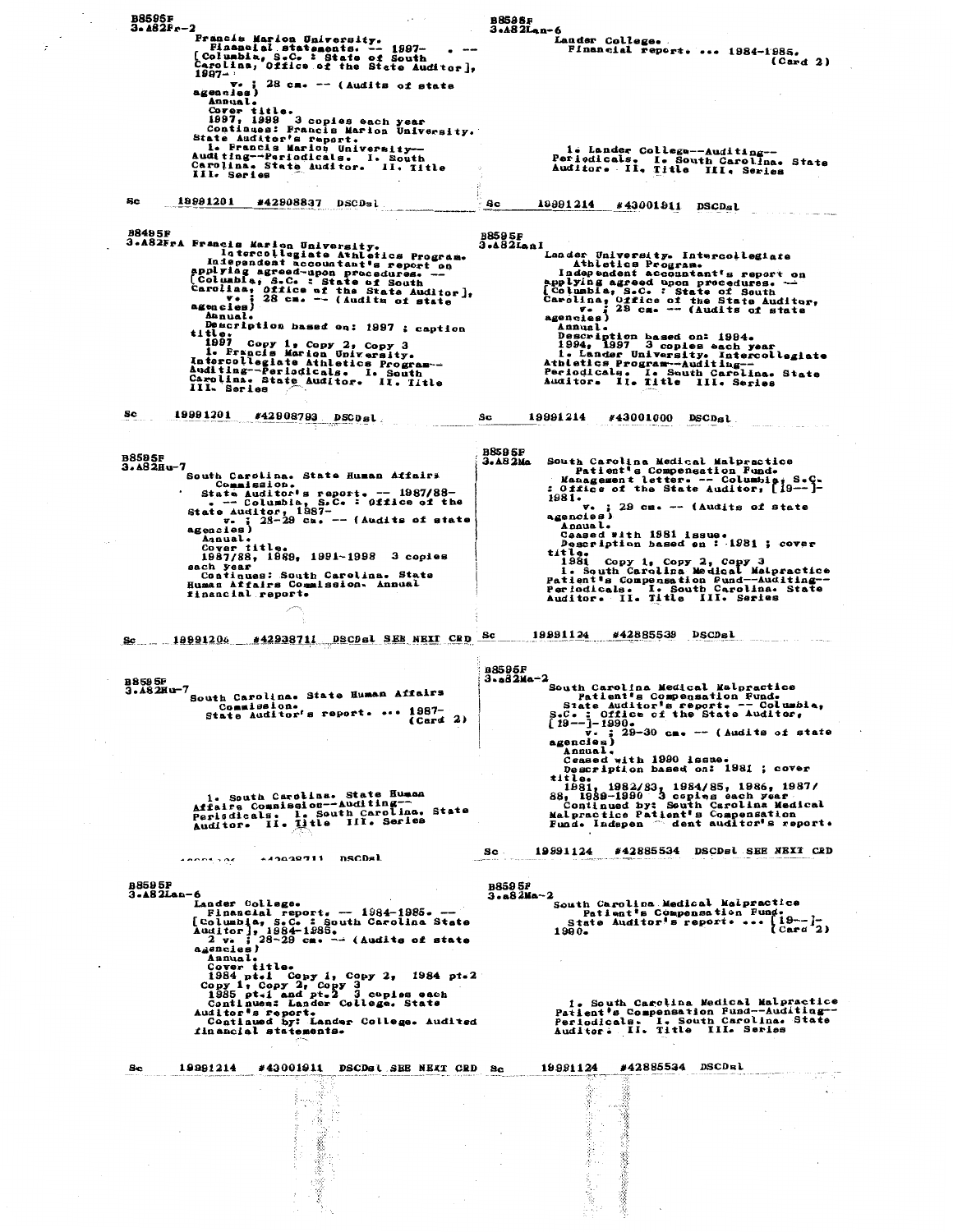| 3. A8 2Ma – 3<br>South Carolina Medical Malpractice                                                      | 3.A82Seco                                                                                                            |
|----------------------------------------------------------------------------------------------------------|----------------------------------------------------------------------------------------------------------------------|
| Patient's Compensation Fund.<br>Independent auditor's report. --                                         | South Carolina Second Injury Pund.<br>Management letter. -- Columbia, S.C.<br>: Office of the State Auditor, [19--]- |
| 1991–<br>. -- [Columbia, S.C. : State of<br>South Carolina, Office of the State                          | 1984.<br>v.<br>$\frac{1}{2}$ 29 cm. $-\frac{1}{2}$ (Audits of state                                                  |
| Auditor ], 1981-                                                                                         | agencies)                                                                                                            |
| $28$ cm. $-$ (Audits of state<br>$v \bullet i$<br>agencies)                                              | Annual.<br>Ceased with 1984 issue.                                                                                   |
| Annual.<br>Caption title.                                                                                | Description based on: 1982/83;<br>cover title.                                                                       |
| 1991-1997, 1999 3 copies each year<br>Continues: South Carolina Medical                                  | 1982/83, 1984 3 copies each year                                                                                     |
| Malpractice Patient's Compensation                                                                       | 1. South Carolina Second Injury Fund                                                                                 |
| Fund. State Auditor's report.                                                                            | --Auditing--Periodicals. I. South<br>Carolina. State Auditor. II. Title<br>III. Series                               |
|                                                                                                          |                                                                                                                      |
| DSCDsl SEE NEXT CRD Sc<br>Sc<br>19991124<br>#42885461                                                    | 19991202<br>#42919139 DSCDsl                                                                                         |
|                                                                                                          |                                                                                                                      |
| B8595F<br>$3 - A82Ma - 3$                                                                                | ↑ B859 5F<br>$3 - A82$ Seco-2                                                                                        |
| South Carolina Medical Malpractice<br>Patient's Compensation Fund.                                       | South Carolina Second Injury Fund.<br>State Auditor's report. -- Columbia,                                           |
| Independent auditor's report.<br>(card 2)                                                                | S.C. : Office of the State Auditor,<br>[19--]-1989.                                                                  |
| 1991–                                                                                                    | $\tilde{v}$ . $\overline{29}$ cm. $-$ (Audits of state<br>agencies)                                                  |
|                                                                                                          | Annual.                                                                                                              |
|                                                                                                          | Ceased with 1988/89 issue.<br>Description based on : 1982/83;                                                        |
|                                                                                                          | cover title.<br>1982/83, 1984-1987, 1988/89 3 copies                                                                 |
| 1. South Carolina Medical Malpractice                                                                    | sach year<br>Continued by: South Carolina Second                                                                     |
| Patient a Compensation Fund--Auditing--<br>Periodicals. I. South Carolina. State                         | Injury Fund. Financial statements.                                                                                   |
| Auditor. II. Title III. Series                                                                           | i. South Carolina Second Injury Fund<br>--Auditing--P/<br>eriodicals. I. South<br>te Auditor. Il. Title              |
|                                                                                                          | Carolina. Sta<br>III. Series                                                                                         |
| #42885461 DSCDsl<br>19991124<br>Sc                                                                       | Sc<br>19991202<br>#42919164 DSCDsl                                                                                   |
|                                                                                                          |                                                                                                                      |
| <b>B8595F</b><br>3.A82BetG                                                                               | B859 5F<br>3.A82Seco-3                                                                                               |
| Retirement System for Members of the<br>General Assembly of the State of                                 | South Carolina Second Injury Fund.<br>Financial statements. -- 1991-                                                 |
| South Carolina.<br>State Auditor's report. -- Columbia,                                                  | [Columbia, S.C. : State of South<br>Carolina, Office of the State Auditor],                                          |
| S.C. : Office of the State Auditor,<br>[19--]-1982.                                                      | 1991–                                                                                                                |
| $v_1$ ; 29 cm. $--$ (Audits of state                                                                     | v. ; 28 cm. -- (Audits of state<br>agencies)                                                                         |
| agencies)<br>Annual.                                                                                     | Annual.<br>1991-1997, 1999 3 copies each year<br>Continues: South Caroline Second                                    |
| Ceased with the 1982 issue.<br>Description based on: 1979/80 ; cover                                     | Injury Fund. State Auditor's report.                                                                                 |
| ti ti e.<br>1979/80, 1982 3 copies each year.                                                            | 1. South Carolina Second Injury Fund                                                                                 |
|                                                                                                          | --Auditing--Periodicats. I. South<br>Carolina. State Auditor.<br>II. Title                                           |
|                                                                                                          | III. Series                                                                                                          |
| $19991209$ $*42963077$ DSCDsl SEE NEXT CRD Sc                                                            | #42919119 DSCDsl<br>19991202                                                                                         |
| Sc.                                                                                                      |                                                                                                                      |
| <b>B8595F</b>                                                                                            | <b>B8595F</b>                                                                                                        |
| 3.A82PetG<br>Retirement System for Members of the                                                        | University of South Carolina.<br>3. A8 2U                                                                            |
| General Assembly of the State of                                                                         | Management letter. -- Columbia, S.C.<br>: Office of the State Auditor, $[19--]$                                      |
| South Carolina.<br>State Auditor's report.  [19--]-                                                      | 1983.<br>$v_{\bullet}$ ; 29-30 cm. -- (Audits of state                                                               |
| (Card 2)<br>1982.                                                                                        | agencies)<br>Annual.                                                                                                 |
|                                                                                                          | Ceased with 1983/84 issue.<br>Description based on : 1981 ; cover                                                    |
|                                                                                                          | title.<br>1981, 1983/84 3 copies each year                                                                           |
| 1. Retirement System for Members of<br>the General Assembly of the State of                              |                                                                                                                      |
| South Carolina--Auditing--Periodicals.<br>I. South Carolina. State Auditor. Il.                          | 1. University of South Carolina--                                                                                    |
| Title III. Series                                                                                        | Auditing--Periodicals. I. South<br>Carolina. State Auditor. II. Title                                                |
|                                                                                                          | III. Series                                                                                                          |
|                                                                                                          |                                                                                                                      |
| DSCDsl<br>*42963077<br>19991209                                                                          | $449900991$ $n^{(n-1)}$<br>18881201<br>Sc.                                                                           |
| Sc.                                                                                                      | <b>B8595F</b>                                                                                                        |
|                                                                                                          | 3.A82U-2 University of South Carolina.<br>State Auditor's report. -- [Columbia,                                      |
| B8595F<br>$3 - A82$ RetJ<br>Retirement System for Judges and<br>Solicitors of the State of South         | S.C. : Office of the State Auditor,<br>$[19--]$ -1987.                                                               |
| Carolina.<br>State Auditor's report. -- Columbia,                                                        | $v - 29-30$ cm. -- (Audits of state<br>ageacies)                                                                     |
| S.C. : Office of the State Auditor,<br>$[19--]$ -1982.                                                   | Anaual.                                                                                                              |
| $\sqrt{v}$ . ; 28 cm. -- (Audits of state                                                                | Ceased with 1987 issue.<br>Description based on : 1979/80;                                                           |
| agencies)<br>Annual.                                                                                     | cover title.<br>1979/80, 1981, 1983/84, 1985/86, 1987                                                                |
| Censed with 1982 issue.<br>Description based on: 1980 ; cover                                            | 3 cepies each year<br>1982 Сору 1                                                                                    |
| title.                                                                                                   | Continued by: University of South<br>Carolina. Report on audit of financial                                          |
| 1980, 1982 3 copies each year<br>1. Retirement System for Judges and<br>Solicitors of the State of South | statements.                                                                                                          |
| Carolina--Aud iting--Periodicals.<br>I. South Caro lina. State Auditor.                                  |                                                                                                                      |
| l. Series<br>II. Title II<br>19991209 *42863089 DSCDsl<br><u>पाइन समापाल</u>                             | #42908800 DSCDsl SEE NEXT CRD<br>19991201<br>Sc<br>$\alpha \rightarrow \alpha \beta$                                 |
| Sc.                                                                                                      | 봤고 (                                                                                                                 |
|                                                                                                          |                                                                                                                      |
| M,<br>-93 F.H                                                                                            |                                                                                                                      |
| $\sim$                                                                                                   |                                                                                                                      |
|                                                                                                          |                                                                                                                      |
| ч,<br>B.                                                                                                 |                                                                                                                      |
| Ź                                                                                                        | a shi masa a ta 1972 a Tanzani.<br>Ta 1972<br>潒                                                                      |

 $\ddot{\cdot}$ 

 $\hat{\cdot}$ 

 $\frac{1}{2}$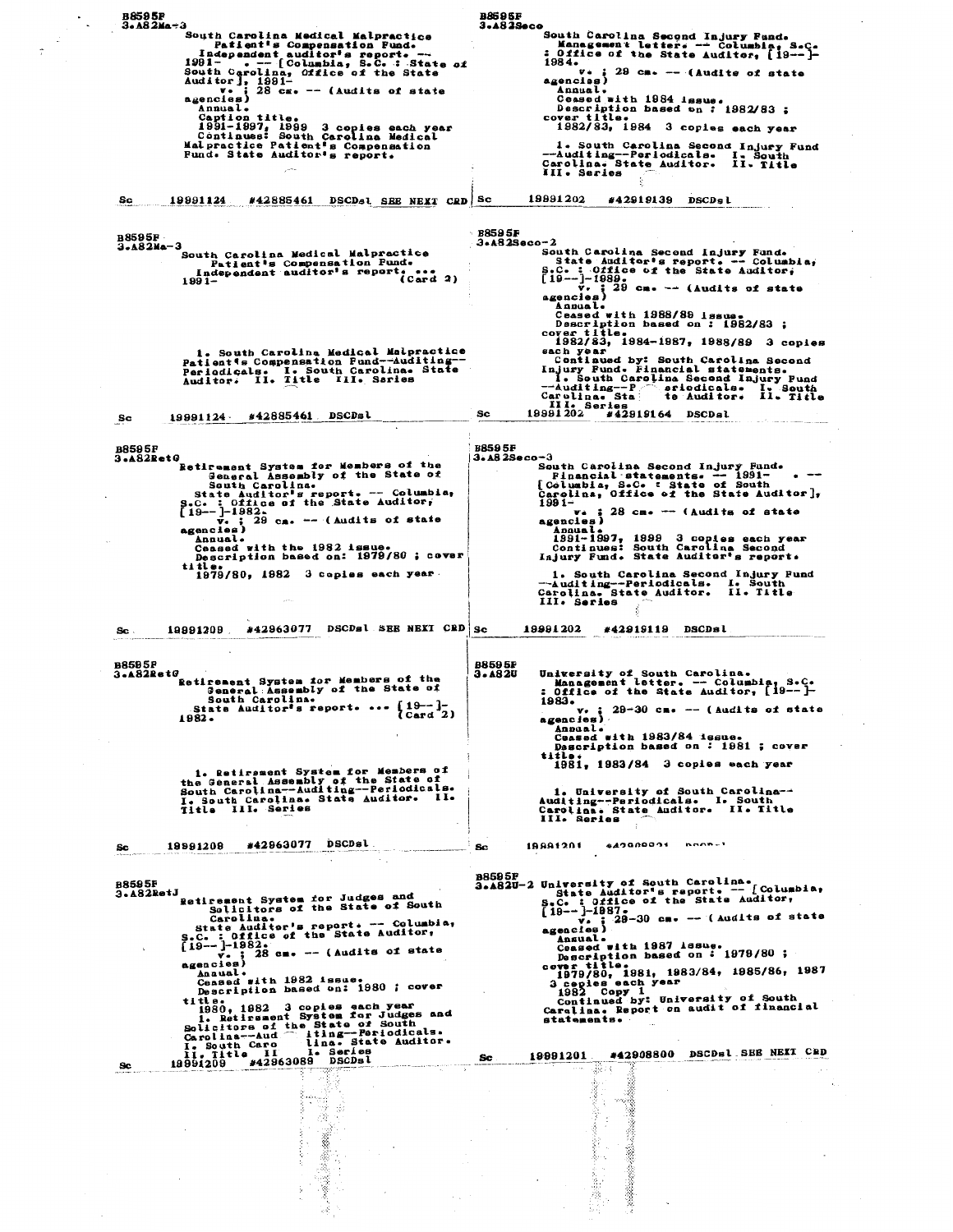B8595F<br>3.4820-6 University of South Carolina.<br>5tate Auditor's report. -- 1896-<br>-- [Columbia, S.C. : State of South<br>Carolina, Office of the State Auditor,<br>1996-<br>v. : 28 cm. -- (Audits of state 1996<br>
v.; 28 cm. -- (Audits of state<br>
Amnual,<br>
28 cm. -- (Audits of state<br>
Amnual,<br>
1997 Copy 1, Copy 2<br>
1997 Copy 1, Copy 2<br>
Continues: University of South<br>
Carolina. Financial statements. 1. University of South Carolina--<br>Auditing--Periodicals. 1. South<br>Carolina. State Auditor. II. Title<br>III. Series 1. University of South Carolina--<br>Auditing--Periodicals. I. South<br>Carolina. State Auditor. II. Title<br>III. Series 19991201 #42908800 DSCDst Sc<sub>ore</sub> 19991201 #42908978 DSCDsL B8595F<br>
3.4820-3 University of South Carolina.<br>
seport on audit of financial<br>
statements and supplemental schedules.<br>
-- 1988-1990.<br>
State of South Carolina, SaCe:<br>
state of South Carolina, Office of the State<br>
and Control University of South Carolina. Dept. of<br>
Athletics.<br>
Athletics.<br>
1985.<br>
South Carolina State Auditor, 19--1-<br>
1985.<br>
1985.<br>
1985.<br>
28-29 cm. - (Audits of state<br>
Annual.<br>
Annual.<br>
Ceased with 1985 issue.<br>
Description based o **B859 5F<br>3.A82UA**  $\mathbf{sc}$ 19991202 #42919098 DSCDsl 19991201 #42908858 DSCDsl SEE NEXT CRD Sc BSS95F<br>
BS95F<br>
198595F<br>
University of South Carolina. Dept. of<br>
Athletics.<br>
Accountants' report. -- Ceased with<br>
1981 issue. -- [Columbia, Sc. 1901]<br>
to : 27-28 cm. -- [Audits of state<br>
egencies)<br>
27-28 cm. -- [Audits of s B8595F<br>3.A82U-3 University of South Carolina.<br>1988-1990.<br>1988-1990.  $(card 2)$ 1. University of South Carolina---<br>Auditing--Periodicals. I. South<br>Carolina. State Auditor. II. Title<br>III. Series 19991201 #42908858 DSCDsL. 19991202 #42919083 DSCDs1 SEE NEXT CRD Sc Sc<sub>ol</sub> BS595F<br>
3.A82U-4 University of South Carolina.<br>
State Auditor's report. -- 1991-1992.<br>
-- [Columbia, S.C. : State of South<br>
carolina, Office of the State Auditor],<br>
1991-1992.<br>
2 v. ; 28 cm. -- (Audits of state<br>
agencies)<br> **B8595F**  $3.4820A - 2$ Iniversity of South Carolina. Dept. of<br>Athletics.<br>Accountants' report. ... [19--]-1981.<br>(Card 2) agencies)<br>
Annul:<br>
Annul:<br>
Over title,<br>
1991-1992 3 copies each year<br>
Continues: University of South<br>
Carolina. Report on audit of financial<br>
statements and supplemently of South<br>
Carolina. Financial statements<br>
Continued 1. University of South Carolina.<br>Dept. of Athletics--Auditing--<br>Periodicals. I. South Carolina. State<br>Auditor. II. Title III. Series Title 19991202 #42919083 DSCDsl Sc B8595F<br>
3.482U-5 University of South Carolina.<br>
Financial statements. -- 1993-1995.<br>
-- [Columbia, S.C. : State of South<br>
1993-1995.<br>
3.10 cm -- (Audits of state Auditor),<br>
3.3.1995.<br>
3.10 cm -- (Audits of state<br>
agencies) B8595F<br>3.A82UA-3 3<br>
Iniversity of South Carolina. Dept. of<br>
Athletics.<br>
Report on examination of financial:<br>
statements. --1982-1985. -- [Columbia,<br>
Statements. -1982-1985. -- [Columbia,<br>
Statements],<br>
4 v. 128-29 cm. -- (Audits of state<br> 19991201 #42909010 DSCDal 19991202 #42919049 DSCDs1 SEE NEXT CRD Sc. 產 Ã 

医囊膜炎

Ź Service of the control of the control of the control of the control of the control of the control of the control of the control of the control of the control of the control of the control of the control of the control of t

おんなん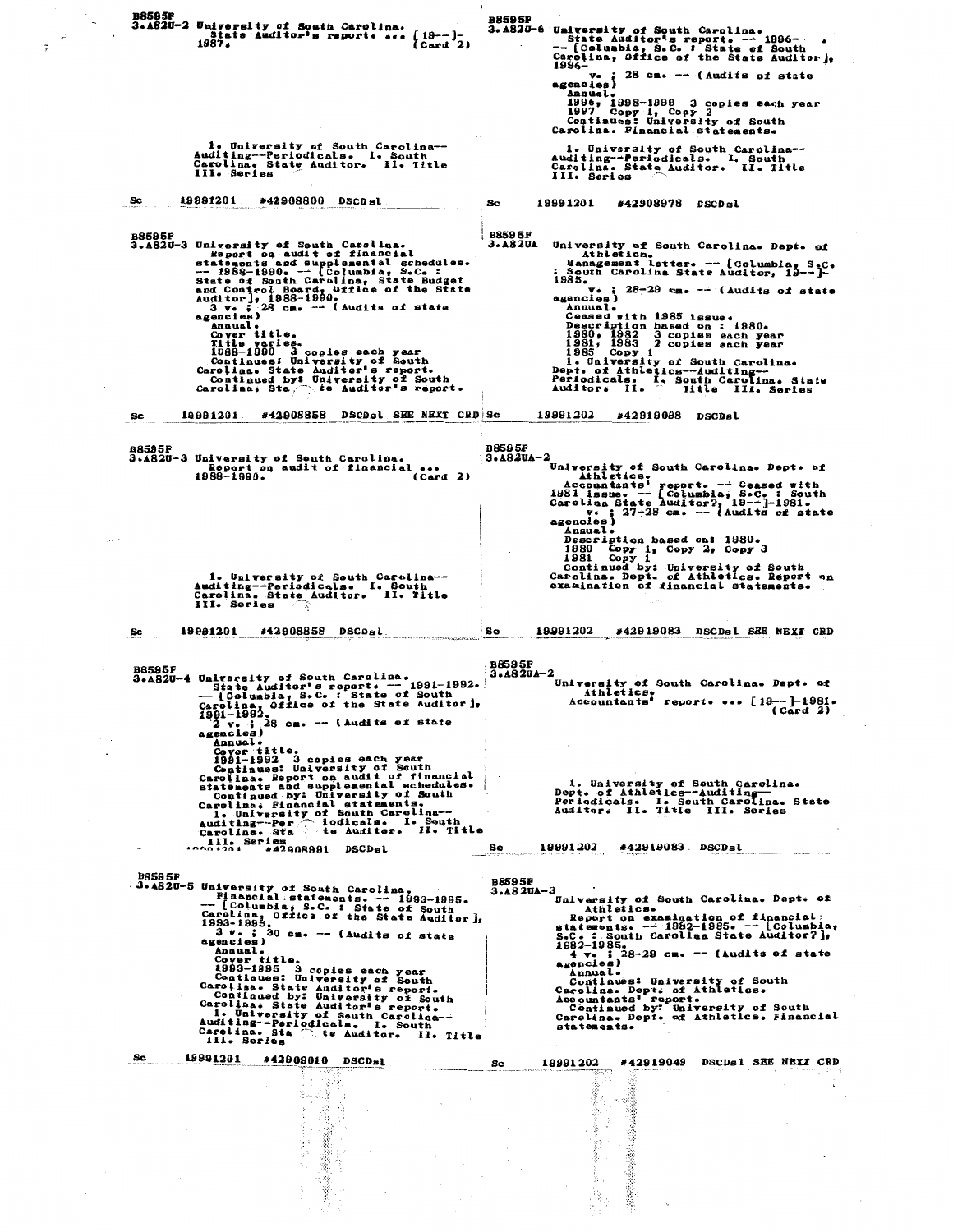| B859 5F<br>3.A82UA-3                                                                                                                                       | <b>B8595F</b>                                                                                                                                          |
|------------------------------------------------------------------------------------------------------------------------------------------------------------|--------------------------------------------------------------------------------------------------------------------------------------------------------|
| University of South Carolina. Dept. of                                                                                                                     | 3.A82UA-6                                                                                                                                              |
| Athletics.                                                                                                                                                 | University of South Carolina. Dept. of                                                                                                                 |
| Report on examination of financial<br>$ 1982 - 1985.$                                                                                                      | Athletics.                                                                                                                                             |
| (Card 2)                                                                                                                                                   | Report on audit of financial<br>statements and supplemental schedules                                                                                  |
|                                                                                                                                                            | of University of South Carolina --                                                                                                                     |
|                                                                                                                                                            | $1990. -$ (Columbia, S.C. : State of<br>South Carolina, Office of the State                                                                            |
|                                                                                                                                                            |                                                                                                                                                        |
|                                                                                                                                                            | Auditor $\frac{1980}{129 \text{ cm}}$ -- (Audits of state                                                                                              |
| 1. University of South Carolina.                                                                                                                           | Annual.                                                                                                                                                |
| Dept. of Athletics--Auditing--                                                                                                                             | Cover title.                                                                                                                                           |
| Periodicals. I. South Carolina. State<br>Auditor. Il. Title III. Series                                                                                    | 1990 Copy 1, Copy 2, Copy 3<br>Continues: University of South                                                                                          |
|                                                                                                                                                            | Carolina. Dept. of Athletics. Agreed                                                                                                                   |
|                                                                                                                                                            | upon procedur es completed in<br>compliance wi                                                                                                         |
| Sc.<br>19991202<br>#42919049<br>DSCDsl                                                                                                                     | th NCAA constitution.<br>Continued b                                                                                                                   |
|                                                                                                                                                            | ued b y: University of South<br>#42917600 DSCDsl SEE NEXT CED<br>Sc.<br>19991202                                                                       |
|                                                                                                                                                            |                                                                                                                                                        |
| B8595F<br>3.A82UA-4                                                                                                                                        | B8595F                                                                                                                                                 |
| University of South Carolina. Dept. of                                                                                                                     | 3-482UA-6                                                                                                                                              |
| Athletics.                                                                                                                                                 | University of South Carolina. Dept. of<br>Athletics.                                                                                                   |
| Financial statements. -- 1986-1987.                                                                                                                        | Report on audit of financial                                                                                                                           |
| -- [Columbia, S.C. : South Carolina<br>State Auditor?], 1986-1987.                                                                                         | 1990.<br>(Card 2)                                                                                                                                      |
| $2 \text{ v}$ , ; 28 cm. $-$ (Audits of state<br>agencies)                                                                                                 | Carolina. Dept. of Athletics. Financial<br>statements and schedules.                                                                                   |
| Annual.                                                                                                                                                    |                                                                                                                                                        |
| 1985/1986-1986/87 3 copies each year                                                                                                                       |                                                                                                                                                        |
| Continues: University of South<br>Carolina. Dept. of Athletics. Report on                                                                                  |                                                                                                                                                        |
| examination of financial statements.                                                                                                                       |                                                                                                                                                        |
| Continued by: University of South<br>Carolina. Dept. of Athletics. Report on                                                                               | 1. University of South Carolina.                                                                                                                       |
| agreed upon procedures completed in                                                                                                                        |                                                                                                                                                        |
| compliance wi . th NCAA constitution.                                                                                                                      | Auditor: II. Title III. Series                                                                                                                         |
|                                                                                                                                                            |                                                                                                                                                        |
| Sc<br>19991202<br>*42919036<br>DSCDs1 SEE NEXT CRD Sc                                                                                                      | 19991202                                                                                                                                               |
|                                                                                                                                                            | *42917600<br><b>DSCDal</b>                                                                                                                             |
|                                                                                                                                                            |                                                                                                                                                        |
| B859 5F                                                                                                                                                    | <b>B8595F</b>                                                                                                                                          |
| $3 - 48204 - 4$<br>University of South Carolina. Dept. of                                                                                                  | 3.A82UA-7<br>University of South Carolina. Dept. of                                                                                                    |
| Athletics.                                                                                                                                                 | Athletics.                                                                                                                                             |
| Financial statements.  1986-1987.                                                                                                                          | Financial statements and schedules.                                                                                                                    |
| (Card 2)                                                                                                                                                   | - 1991-1993. -- [Columbia, S.C. :                                                                                                                      |
|                                                                                                                                                            | State of South Carolina, Office of the<br>State Auditor, 1991-1993.<br>3 v. ; 28 cm. - (Audits of state                                                |
|                                                                                                                                                            |                                                                                                                                                        |
|                                                                                                                                                            | agencies)<br>Annual.                                                                                                                                   |
|                                                                                                                                                            | Cover title.                                                                                                                                           |
| 1. University of South Carolina.                                                                                                                           | 1991-1993 3 copies each year<br>Continues: University of South                                                                                         |
| Dept. of Athletics--Auditing--                                                                                                                             | Carolina. Dept. of Athletics. Report on                                                                                                                |
| Periodicals. I. South Carolina. State<br>Auditor: II. Title III. Series                                                                                    | audit of financial statements and                                                                                                                      |
|                                                                                                                                                            |                                                                                                                                                        |
|                                                                                                                                                            | supplemental schedules of University of                                                                                                                |
|                                                                                                                                                            | South Carolin<br>$\bullet \bullet$<br>Continued b<br>y: University of South                                                                            |
| 19991202<br>#42919036 DSCDsl<br>Sc                                                                                                                         | t. of Athletics.                                                                                                                                       |
|                                                                                                                                                            | Carolina. Dep t. of Athletics.<br>19991202 #42917689 DSCDal SBE NEXT CRD<br>Sc                                                                         |
|                                                                                                                                                            |                                                                                                                                                        |
| <b>B8595F</b>                                                                                                                                              | <b>B8595F</b>                                                                                                                                          |
| $3 - 820 - 5$                                                                                                                                              | 3.A82UA-7                                                                                                                                              |
| University of South Carolina. Dept. of<br>Athletics.                                                                                                       | University of South Carolina. Dept. of<br>Athletics.                                                                                                   |
| Agreed upon procedures completed in                                                                                                                        | Financial statements and schedules.                                                                                                                    |
|                                                                                                                                                            | $\cdots$ 1991–1993.<br>(Card 2)<br>Financial report.                                                                                                   |
|                                                                                                                                                            |                                                                                                                                                        |
|                                                                                                                                                            |                                                                                                                                                        |
|                                                                                                                                                            |                                                                                                                                                        |
|                                                                                                                                                            |                                                                                                                                                        |
| Annual.<br>Cover title.                                                                                                                                    | 1. University of South Carolina.                                                                                                                       |
| 1988-1989 3 copies each year                                                                                                                               | Dept. of Athletics--Auditing--                                                                                                                         |
| Continues: University of South                                                                                                                             | Periodicals. I. South Carolina. State                                                                                                                  |
| Carolina. Dept. of Athletics. Financial<br>statements.                                                                                                     | Auditor. Il. Title III. Series                                                                                                                         |
|                                                                                                                                                            |                                                                                                                                                        |
| continued b y: University of South<br>Continued be to at Athletics<br>Carolina. Dep<br>t. of Athletics.<br>19991202 #42917625 DSCDsl SEB NEXT CRD Sc<br>Sc | 19991202<br>#42917689<br>DSCDsl                                                                                                                        |
|                                                                                                                                                            |                                                                                                                                                        |
|                                                                                                                                                            |                                                                                                                                                        |
| B859 5 F                                                                                                                                                   | <b>B8595F</b>                                                                                                                                          |
| $3 - 820 - 5$<br>University of South Carolina. Dept. of                                                                                                    | $3 - 820A - 8$<br>University of South Carolina. Dept. of                                                                                               |
| Athletics.                                                                                                                                                 | Athletics.                                                                                                                                             |
| Agreed upon procedures completed in<br>$\cdots$ 1988–1989.<br>(Card 2)                                                                                     | Financial report. $-$ 1994-1997. $-$<br>[Columbia, S.C. : State of South                                                                               |
| Report on audit of financial statements                                                                                                                    | Carolina, Office of the State Auditor],                                                                                                                |
| and supplemental schedules of<br>University of South Carolina                                                                                              | 1994-1997.                                                                                                                                             |
|                                                                                                                                                            | $4 \text{ v}$ . ; 28 cm. -- (Audits of state<br>agencies)                                                                                              |
|                                                                                                                                                            | Annual.                                                                                                                                                |
|                                                                                                                                                            |                                                                                                                                                        |
| 1. University of South Carolina.                                                                                                                           |                                                                                                                                                        |
| Dept. of Athletics--Auditing--<br>Periodicals. I. South Carolina. State                                                                                    | Cover title.<br>1994-1997 3 copies each year<br>Continues: University of South<br>Carolina. Dept. of Athletics. Financial<br>statements and schedules. |
| Auditor. II. Title III. Series                                                                                                                             |                                                                                                                                                        |
|                                                                                                                                                            | Continued by: University of South<br>Carolina. Dep <sup>-</sup> t. of Athletics.<br>Report on aud it of financial.                                     |
|                                                                                                                                                            | statements.                                                                                                                                            |
| 19991202<br>#42917625<br>DSCDsl<br>Sc.                                                                                                                     | #42917655 DSCDs1 SEE NEXT CRD<br>19991202<br>Sc.                                                                                                       |
|                                                                                                                                                            | कुर ल्                                                                                                                                                 |
|                                                                                                                                                            |                                                                                                                                                        |
|                                                                                                                                                            | e.<br>S                                                                                                                                                |
| mil.                                                                                                                                                       | $\ddot{\gamma}$                                                                                                                                        |
|                                                                                                                                                            |                                                                                                                                                        |
|                                                                                                                                                            |                                                                                                                                                        |
|                                                                                                                                                            | e<br>Samonikani                                                                                                                                        |
|                                                                                                                                                            | $\hat{\mathbf{v}}$                                                                                                                                     |
| .                                                                                                                                                          |                                                                                                                                                        |
|                                                                                                                                                            |                                                                                                                                                        |
|                                                                                                                                                            | uma ma                                                                                                                                                 |

 $\hat{\beta}$ 

 $\hat{\boldsymbol{\beta}}$ 

 $\mathcal{L}_{\mathcal{A}}$ 

 $\hat{\boldsymbol{\beta}}$ 

 $\ddot{\phantom{a}}$ 

 $\ddot{\phantom{0}}$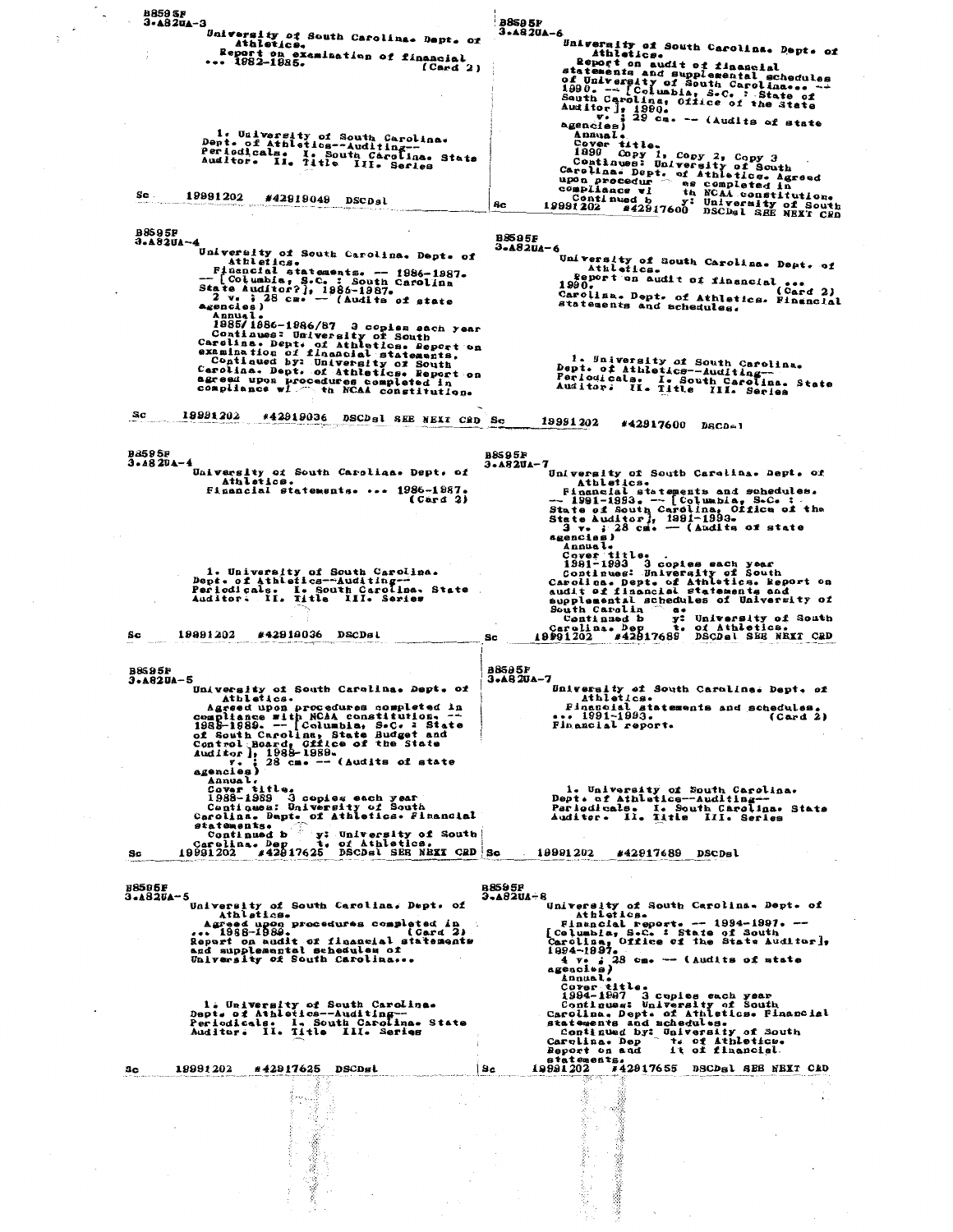B859 5F<br>- 3.182UA-8 University of South Carolina. Dept. of<br>- Athletics. Pinancial report. ... 1994-1997.<br>- Card 2) BSS95F<br>3.A82Nor South Carolina Vorker's Compensation<br>5.afe Auditor's report. -- Columbia,<br>3.c. : Office of the State Auditor,<br>3.c. : Office of the State Auditor,<br>agencies)<br>4.anual. agencies /<br>
Annual.<br>
Description based on: 1986 ; cover<br>
title.<br>
1986-1988, 1990-1996, 1998 3 copies<br>
each year 1. University of South Carolina.<br>Dept. of Athletics--Auditing--<br>Periodicals. I. South Carolina. State<br>Auditor. II. Title III. Series 1. South Carolina Workers'<br>Compensation Commission--Auditing--<br>Periodicals. I. South Carolina. State<br>Auditor. II. Title III. Series 19991214 #43001039 DSCDsl **Sc** 19991202 #42917655 DSCDsl Sc WIMBLET of South Carolina. Dept. of 2.8368<br>
Athletics.<br>
Athletics and the financial<br>
strengths -- 1998-<br>
strengths -- 1998-<br>
strengths -- 1998-<br>
of the State of South Carolina, Office<br>
of the State Auditor], 1998-<br>
Annual. A building history of South Carolina<br>
State House [videorecording]. --<br>
Columbia, S.C. : South Carolina ETV,<br>
ci999.<br>
and col., 1/2 in.<br>
WES.<br>
Twisocassette (30 min.) sd., b&w<br>
vES.<br>
Credits: Executive producer, Tom<br>
Posey B8596F<br>3.A82UA-9 Gasques<br>
Sugary: Depicts the construction of<br>
the State House from 1853 to 1907<br>
the 1895-1998 renovation project.<br>
Copy 1, Copy 2 Pub. 12-2-99 19.95 19991202 #42917678 DSCDsl SEE NEXT CRD Sc 19991213 #42989190 DSCDsl SEE NEXT CRD Sc. yr<br>
Ed3368 A building history of South Carolina<br>
Muniversity of South Carolina. Dept. of <sup>2.1984-2</sup> State House [videorecording]...<br>
Athletics.<br>
Report on audit of financial...<br>
(Card 2)<br>
(Card 2) B8595F<br>3.A82UA-9 i. South Carolina State House<br>(Columbia, S.C.) 2. South Carolina--<br>Capital and capitol. I. South Carolina<br>Bducational Television Network. l. University of South Carolina.<br>Dept. of Athletics--Auditing--<br>Periodicals. I. South Carolina. State<br>Auditor. II. Title III. Series **Sc** 19991213 #42989190 DSCDsl 19991202 #42917678 DSCDsl **Sc** The Snowbird Cherokees [videorecording]<br>
/ South Carolina ETV. - Columbia:<br>
S.C. : South Carolina ETV, clipped:<br>
1 videocassette (approx. 60 min.) :<br>
sd., col. with bew sequences ; 1/2 in.<br>
(VES format.<br>
VES format:<br>
Pante B8595F<br>3.A82Wo-2 VT<br>8d8368<br>2.c43 2<br>
South Carolina. State Workers'<br>
Compensation Fund.<br>
State Auditor's report. -- Columbia,<br>
Sic.: 0221ce of the State Auditor,<br>
19--1-1983.<br>
v.: 28-29 cm. -- (Audits of state<br>
agencies)<br>
Annual.<br>
Coase with 1983 issue.<br>
D Credits: Writer/producer, Elementary<br>
Panter, English narrator, Richard Panter;<br>
Cherokee narrator, Fred Bradley.<br>
Sumary: An historical overview (with<br>
interviews and backgound music) of the<br>
Bastern Band of the Cherokee Sc 19991214 #43001020 DSCDs1 SEB NEXT CRD Sc The Snowbird Cherokees (videorecording)<br>
former Cherokees (videorecording)<br>
former Cherokee capitol of Echota<br>
North Carolina, a site subsequently<br>
hundated by the state subsequently<br>
construction of area dass. The<br>
Cherok VI<br>Ed8368<br>2.C43 B8595F<br>3.A82Wo-2 South Carolina. State Workers' South Compensation Funds<br>
Compensation Funds<br>
1893s<br>
1893s<br>
(Card 2) 1. South Carolina. State Workers'<br>Compensation Fund--Auditing--<br>Periodicals. Is South Carolina. State<br>Auditor. II. Title III. Series #43001020 DSCDsl **Sc** 19991214 Sc. š, ¥. **REGIONAL CONSTRUCTION**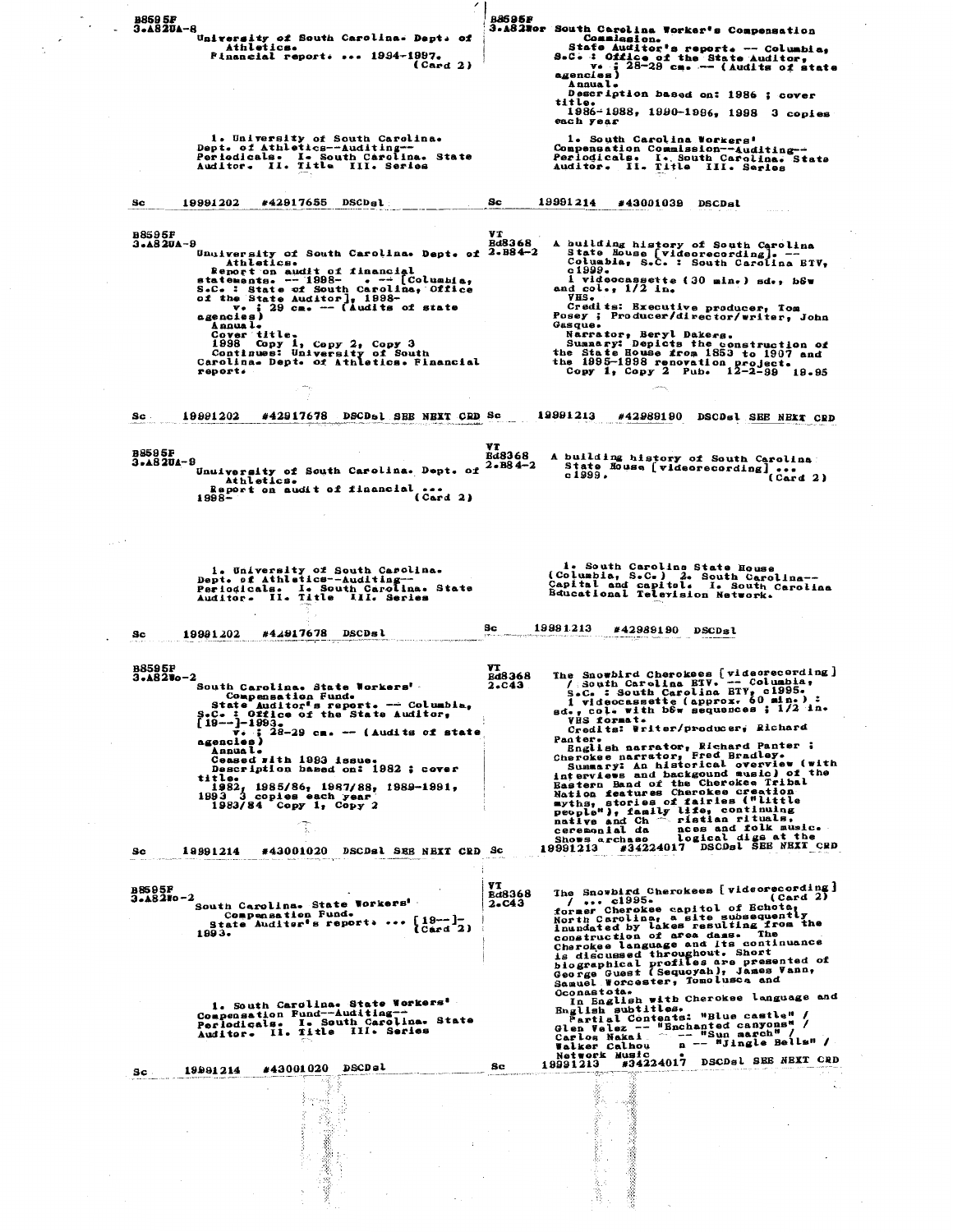| VI<br>$\bar{ }$ Bd8358<br>2.C43 | The Snowbird Cherokees [videorecording] 2.154-2 What's killing our children? :<br>(Card <sub>3</sub> )<br>1  1995.<br>Pub. 12-3-99 29.95                                                                                                                                                                                                                                                                                                                                                                                                                                                                     | <b>ИЗ496</b>             | (Card 2)<br>[1996]                                                                                                                                                                                                                                                                                                                                                                                                                                                                                                                                                                                                                            |
|---------------------------------|--------------------------------------------------------------------------------------------------------------------------------------------------------------------------------------------------------------------------------------------------------------------------------------------------------------------------------------------------------------------------------------------------------------------------------------------------------------------------------------------------------------------------------------------------------------------------------------------------------------|--------------------------|-----------------------------------------------------------------------------------------------------------------------------------------------------------------------------------------------------------------------------------------------------------------------------------------------------------------------------------------------------------------------------------------------------------------------------------------------------------------------------------------------------------------------------------------------------------------------------------------------------------------------------------------------|
| Sc                              | 1. Sequoyah, 1770?-1843. 2.<br>Worcester, S. A. (Samuel Austin), 1798-<br>1859- 32 Vann, James. 4. Oconastota,<br>1710-1763. 5. Cherokee Indians--Social<br>life and customs. 6. Irail of Tears,<br>1838. 7. Cherokee language--History.<br>- lina--Social life and<br>8. North Caro<br>Georgia--Social life<br>customs. S.<br>10. Tennessee--Social<br>and customs.<br>19991213 #34224017 DSCDs1 SEE NEIT CED Sc                                                                                                                                                                                            |                          | 1. Children-Wounds and injuries--<br>South Carolina. I. South Carolina.<br>Dept. of Health and Environmental<br>Control. II, South Carolina. Dept. of<br>Health and Environmental Control.<br>Health Services Division. III. South<br>Carolina. Bureau of Maternal and Child<br>Health. IV. South Carolina. Office of<br>Public Health Statistics and<br>Information Systems.<br>19991124<br>#42884475 DSCDsl                                                                                                                                                                                                                                 |
| V T<br>Ed8368<br>2.C43          | The Snowbird Cherokees [videorecording]<br>(Card 4)<br>$/$ $c1995-$<br>life and customs. 11. South Carolina--<br>Social life and customs. 12. Qualla<br>Boundary (N.C.)--Social life and<br>customs. 13. Tomotia Boundary (N.C.)--<br>Social life and customs. 14. New<br>Echota (Ga.)--History. 15. Echota<br>(N.C.)--History. I. South Carolina<br>Educational Television Network. II.<br>South Carolina Humanities Council.<br>III. North Carolina Humanities Council.<br>IV. Georgia Humanities Council. V.<br>Southern Educational Communication<br>Association. VI. SECA/CPB Regional<br>Program Fund. | <b>H3496MMB</b><br>2.C58 | County fact sheets on infant mortality,<br>low birthweight, prenatal care,<br>teenage pregnancy, immunizations. --<br>Columbia, S.C. : South Carolina<br>Department of Health and<br>Environmental Control, Maternal and<br>Child Health, Division of<br>Epidemiclogy : Division of Personal<br>and Preventive Health, Immunizations,<br>[1997]<br>[47] p. ; 28 cm.<br>At head of title : South Carolina.<br>Maternal and Child Health epidemiclogy.<br>Cover title.<br>"December, 1997."<br>Copy 1, Copy $2$ , Copy 3                                                                                                                        |
| Sс                              | #34224017 DSCDsl<br>19991213                                                                                                                                                                                                                                                                                                                                                                                                                                                                                                                                                                                 | $$ Sc                    | #42940265 DSCDsl SEE NEXT CRD<br>19991206                                                                                                                                                                                                                                                                                                                                                                                                                                                                                                                                                                                                     |
| Ed8368<br>2.186-4               | In the wake of Floyd [videorecording]. 2.C58<br>-- Columbia, S.C. : South Carolina<br>ETV, 1999.<br>l videocassette (25 min.) : sd., col.<br>; 1/2 in.<br>VHS.<br>Credits: Executive producer, John<br>Bdwards ; director, William Richardson.<br>Hosts, Susan Collier, Libby Wallace.<br>Summary: Shows Hurricane Floyd and<br>its aftermath concentrating mostly on<br>the problems people incurred during the<br>evacuat i on.<br>Copy 1, Copy 2 Pub. $12-2-99$ 19.95<br>$\mathbf{a}\mathbf{a}$                                                                                                           | <b>H3496MMR</b>          | County fact sheets on infant mortality,<br>low birthweight, prenatal care,<br>teenage pregnancy, immunizations.<br>(Card 2)<br>[1997]<br>1. Infants--South Carolina-<br>Mortality--Statistics. 2. Birth<br>weight, Low--South Carolina--<br>Statistics. 3. Prenatal care-South<br>Carolina--Statistics. 4. Teenage<br>pregnancy--South Carolina--Statistics.<br>5. Immunization--South Carolina--<br>Statistics. I. South Carolina.<br>Division of Epidemiology. II. South<br>Carolina. Division of Personal and<br><b>III.</b><br>Preventive Health, Immunizations.<br>Title: South Carolina Maternal and<br>Child Health /<br>epidemiology. |
| 8c                              | 19991214<br>#43000903 DSCDsl SEE NEXT CED Sc. 19991206                                                                                                                                                                                                                                                                                                                                                                                                                                                                                                                                                       |                          | #42940265 DSCDsL                                                                                                                                                                                                                                                                                                                                                                                                                                                                                                                                                                                                                              |
| VT<br>Ed8368<br>2.886-4         | In the wake of Floyd [videorecording]<br>1999. (Card 2)<br>1999.<br>1. Hurricane Floyd, 1999.<br>Hurricanes--South Carolina.<br>2.<br>з.<br>Bvacuation of civilians--South<br>Carolina. I. South Carolina<br>Educational Television Network.                                                                                                                                                                                                                                                                                                                                                                 | <b>H3496MMB</b><br>2.M17 | South Carolina maternal and child<br>health databook. -- Columbia, S.C. :<br>South Carolina Department of Health<br>and Bavironmental Control, Material<br>Biodeline Bivision of<br>Biddeniology, [1997]<br>78 p. : ill. ; 28 cm.<br>Cover title.<br>"December 1997."<br>Chiefly statistics.<br>Copy 1, Copy 2, Copy 3<br>1. Mothers--Health and hygiene--South<br>Carolina-Statistics. 2. Infants--<br>Health and hygiene--South Carolina--<br>Statistics. I. South Carolina.<br>Division of Epidemiclogy.                                                                                                                                   |
| Sc                              | #43000903 DSCDsl<br>19991214                                                                                                                                                                                                                                                                                                                                                                                                                                                                                                                                                                                 | Sc                       | 19991206 #42940304 DSCDsL                                                                                                                                                                                                                                                                                                                                                                                                                                                                                                                                                                                                                     |
| H3496<br>$2.154 - 2$            | What's killing our children? :<br>childhood injury in South Carolina,<br>data by age-groupings: 1986-90 and<br>1989-93 / Health Services/Bureau of<br>Maternal and Child Health, Office of<br>Public Health Statistics and<br>Information Systems, Interagency Work<br>surveillance- [Columbia, S.C.] :<br>Surveillance- [Columbia, S.C.] :<br>South Carolina Department of Health<br>and Environmental Control, [1996]<br>v, 60 p. : ill., 28 cm.<br>"November 1996."                                                                                                                                       | <b>J9886</b><br>2.168    | Iruancy intervention plan : a synopsis.<br>-- [Columbia, S.C.] : South Carolina<br>Department of Juvenile Justice,<br>$4$ p. : col. ill. ; 28 cm.<br>Caption title.<br>Copy $1$ , Copy $2$ , Copy 3                                                                                                                                                                                                                                                                                                                                                                                                                                           |
|                                 | $m_{\rm H}$                                                                                                                                                                                                                                                                                                                                                                                                                                                                                                                                                                                                  |                          | 1. School attendance--South Carolina.<br>2. I senage pregnancy--South Carolina.<br>I. South Carolina. Dept. of Juvenile<br>Justice.                                                                                                                                                                                                                                                                                                                                                                                                                                                                                                           |
| Sc.                             | 19991124<br>#42884475 DSCDsl SEE NEIT CRD Sc<br>W).<br>- 43<br>Politika pr<br>$\sim$<br>Ý                                                                                                                                                                                                                                                                                                                                                                                                                                                                                                                    |                          | 19991203<br>#42923875 DSCDsl.                                                                                                                                                                                                                                                                                                                                                                                                                                                                                                                                                                                                                 |

 $\frac{1}{2}$ 

 $\bar{\gamma}$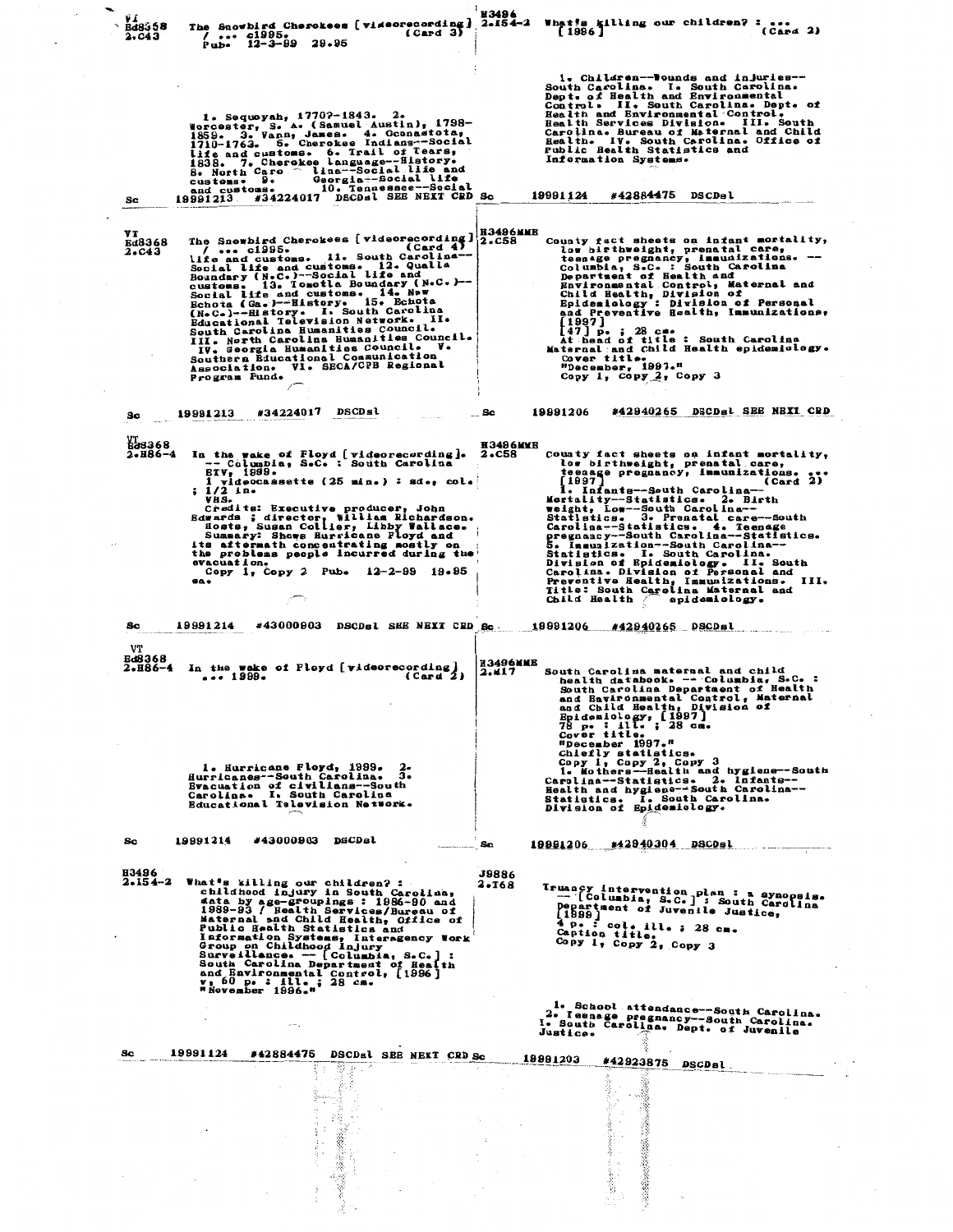# *SHIPPING LIST*  **DECEMBER 1999**

| A3L524<br>8.R33           | S. C. State Register. Legislative Council                                                                                    |  |  |
|---------------------------|------------------------------------------------------------------------------------------------------------------------------|--|--|
|                           | V. 23, N. 11, November 26, 1999                                                                                              |  |  |
| Ad495E<br>3.P15-2         | Palmetto Review. S. C. Emergency Preparedness Division                                                                       |  |  |
|                           | Summer/Fall 1999                                                                                                             |  |  |
| Ag8357<br>3.M16           | S. C. Market Bulletin. S. C. Department of Agriculture                                                                       |  |  |
|                           | December 2, 1999<br>December 16, 1999                                                                                        |  |  |
| Ar795<br>3.U57            | Untitled. S. C. Arts Commission                                                                                              |  |  |
|                           | December 1999                                                                                                                |  |  |
| B8595C<br>3.B64           | Capital Improvement Bond Funds Authorized Pursuant to Act 1377  S. C. Budget and Control<br>Board, Capital Improvements Unit |  |  |
|                           | 1999                                                                                                                         |  |  |
| <b>B8595E</b><br>3.R38-10 | The Monthly Revenue Letter. S.C. Budget and Control Board, Board of Economic Advisors                                        |  |  |
|                           | December 1999                                                                                                                |  |  |
| <b>B8595GFI</b><br>3.F53  | Focus on Fleet. S.C. Budget and Control Board, State Fleet Management                                                        |  |  |
|                           | V. 10, N. 2, December 1999                                                                                                   |  |  |
| B8595H<br>3.H66           | The HR Review. S.C. Budget and Control Board, Office of Human Resources                                                      |  |  |
|                           | V. 13, N. 47, Fall 1999                                                                                                      |  |  |
| B8595In<br>3.157          | Insight for Benefits Administrators. S. C. Budget and Control Board, Office of Insurance<br>Services                         |  |  |
|                           | November 1999                                                                                                                |  |  |
| B85951nP<br>3.A83         | Avenues. S. C. Budget and Control Board, Office of Insurance Services                                                        |  |  |
|                           | Fall 1998                                                                                                                    |  |  |

1

 $\epsilon$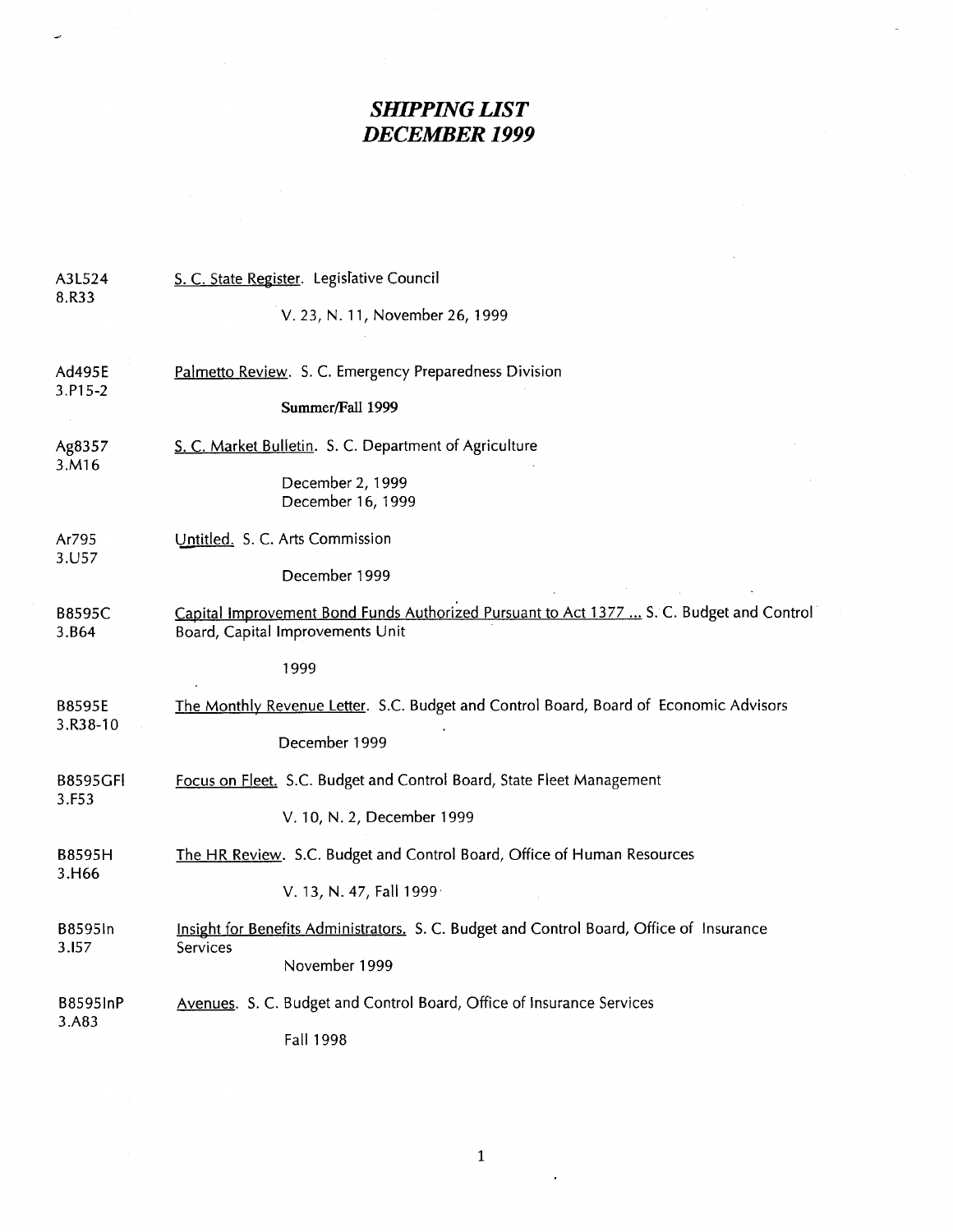| <b>B8595InRe</b><br>3. V55 | The Volunteer. S.C. Budget and Control Board, Office of Insurance Services, Retiree Outreach<br>Dept.           |
|----------------------------|-----------------------------------------------------------------------------------------------------------------|
|                            | V. 1, N. 1, December 1999                                                                                       |
| C5935Adm                   | Clemson World Magazine. Clemson University, Division of Administration and Advancement                          |
| 3.W56                      | <b>Fall 1999</b>                                                                                                |
| C6312G<br>3.G61            | Grant Talk. Coastal Carolina University. Office of Grants and Sponsored Research                                |
|                            | V. 6, N. 10, December, 1999                                                                                     |
| C6312Pu<br>3.C51           | Coastal Carolina University Magazine. Coastal Carolina University, Office of Public Information                 |
|                            | <b>Fall 1999</b>                                                                                                |
| C736                       | South Carolina Commerce. S. C. Department of Commerce                                                           |
| 3.C55                      | 3rd Quarter 1999                                                                                                |
| C8174Ex                    | The Sentry. S. C. Department of Corrections, Office of Executive Affairs                                        |
| 3.S35                      | November/December 1999                                                                                          |
| D3405                      | Parent Press. S.C. School for the Deaf and the Blind                                                            |
| 3.P16                      | December 1999                                                                                                   |
| Ed8332R<br>3.P86           | Pupils in South Carolina Schools. S.C. Department of Education                                                  |
|                            | 1998-99                                                                                                         |
| F5195                      | Footnotes. S.C. First Steps to School Readiness                                                                 |
| 3.P55                      | Fall 1999                                                                                                       |
| F6625L                     | Library Subject Serial Holdings. Florence-Darlington Technical College Library                                  |
| 3.S81                      | 1998/99                                                                                                         |
| H3496                      | Certificate of Need Update. S. C. Department of Health and Environmental Control                                |
| 3.C <sub>36</sub>          | V. 13, N. 12, December 1999                                                                                     |
| H3496 Commu<br>3.N38       | Newsletter. S. C. Department of Health and Environmental Control, Division of<br><b>Communication Resources</b> |
|                            |                                                                                                                 |

 $\hat{\mathcal{A}}$ 

 $\ddot{\phantom{a}}$ 

 $\bar{\mathcal{A}}$ 

 $\sim$ 

V. 10, N. 12, December 1999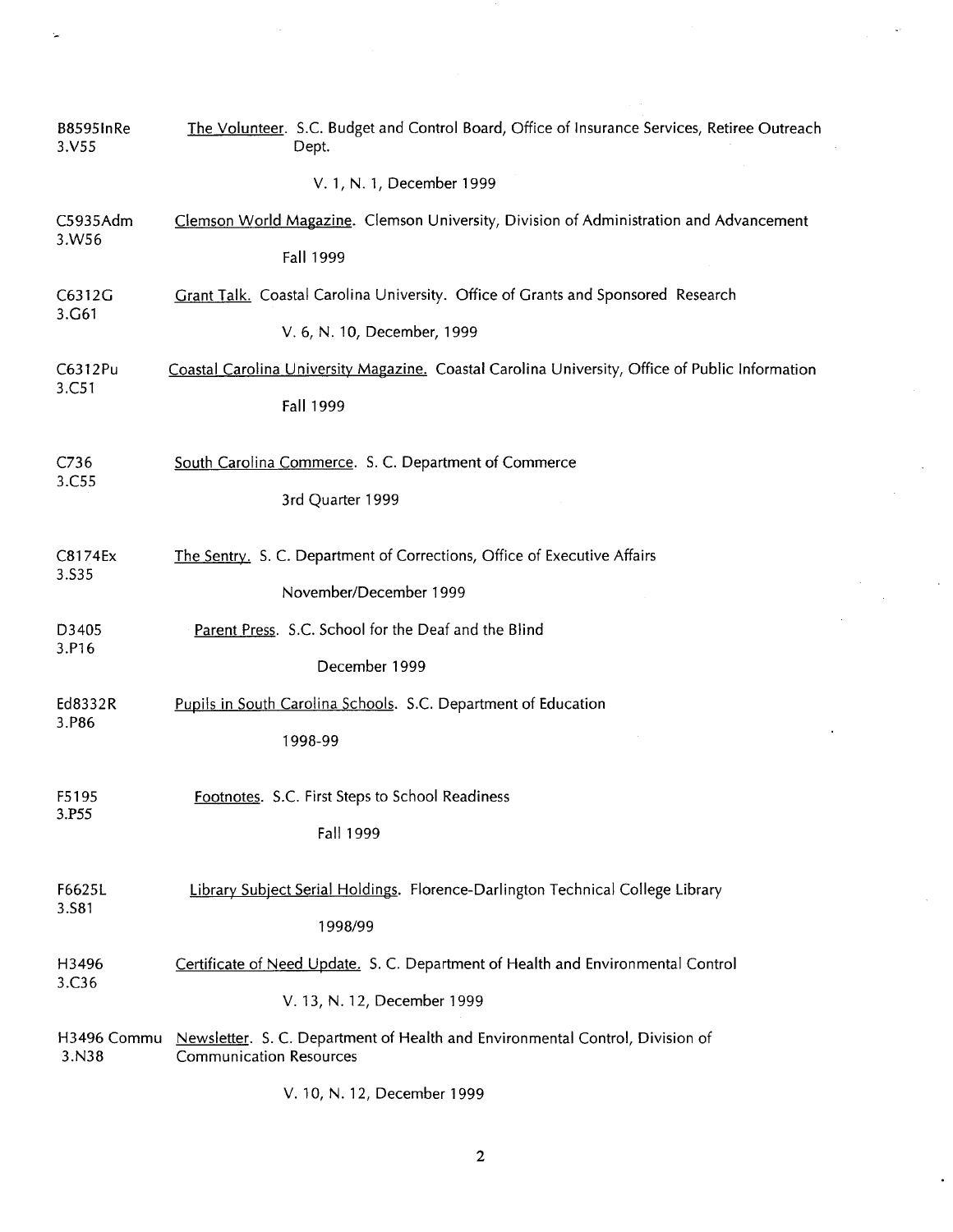| H434                    | Title XX Social Services Block Grant. S. C. Department of Health and Human Services                                               |
|-------------------------|-----------------------------------------------------------------------------------------------------------------------------------|
| $3.862 - 3$             | 2000                                                                                                                              |
| J8987B<br>2.M27<br>1990 | South Carolina Bench Book for Magistrates and Municipal Judges. Judicial Department of S. C.<br>Revision                          |
| L114C                   | South Carolina Chiropractic News. S. C. Board of Chiropractic Examiners                                                           |
| 3.C44                   | November 1999                                                                                                                     |
| L114M                   | Inside News. S.C. ManufacturedHousing Board                                                                                       |
| 3.I57                   | V. 1, N. 2, November 1999                                                                                                         |
| L114PA<br>3.A22         | South Carolina Accountancy Newsletter. S.C. Department of Labor, Licensing<br>and Regulation,<br><b>Board of Accountancy</b>      |
| <b>L114PC</b><br>3.C55  | December 1999<br>Contractor's Review. S. C. Department of Labor, Licensing and Regulation, Contractor's<br><b>Licensing Board</b> |
|                         | N. 27, December 1999                                                                                                              |
| L2335                   | [Graduation Program]. Lander University                                                                                           |
| 3.G61                   | December 11, 1999                                                                                                                 |
| L6165B<br>3.N38         | News About Library Services for the Blind and Physically Handicapped. S.C.<br>State Library<br>V. 25, N. 2, Fall 1999             |
| M3385U                  | Patriot Digest. Francis Marion University                                                                                         |
| 3.P17                   | November 30, 1999                                                                                                                 |
| M5283<br>3.S71          | Statistical Bulletin. S. C. Department of Mental Health<br>October 1999<br>November 1999                                          |
| M9725M                  | Images. S. C. State Museum                                                                                                        |
| 3.N38                   | V. 16, N. 1, Winter 1999-2000                                                                                                     |
| N.2197                  | Annual Report. S.C. Department of Natural Resources                                                                               |
| 1.                      | 1998/99                                                                                                                           |

 $\gamma_{\mathcal{L}}$  $\sim$ 

 $\bullet$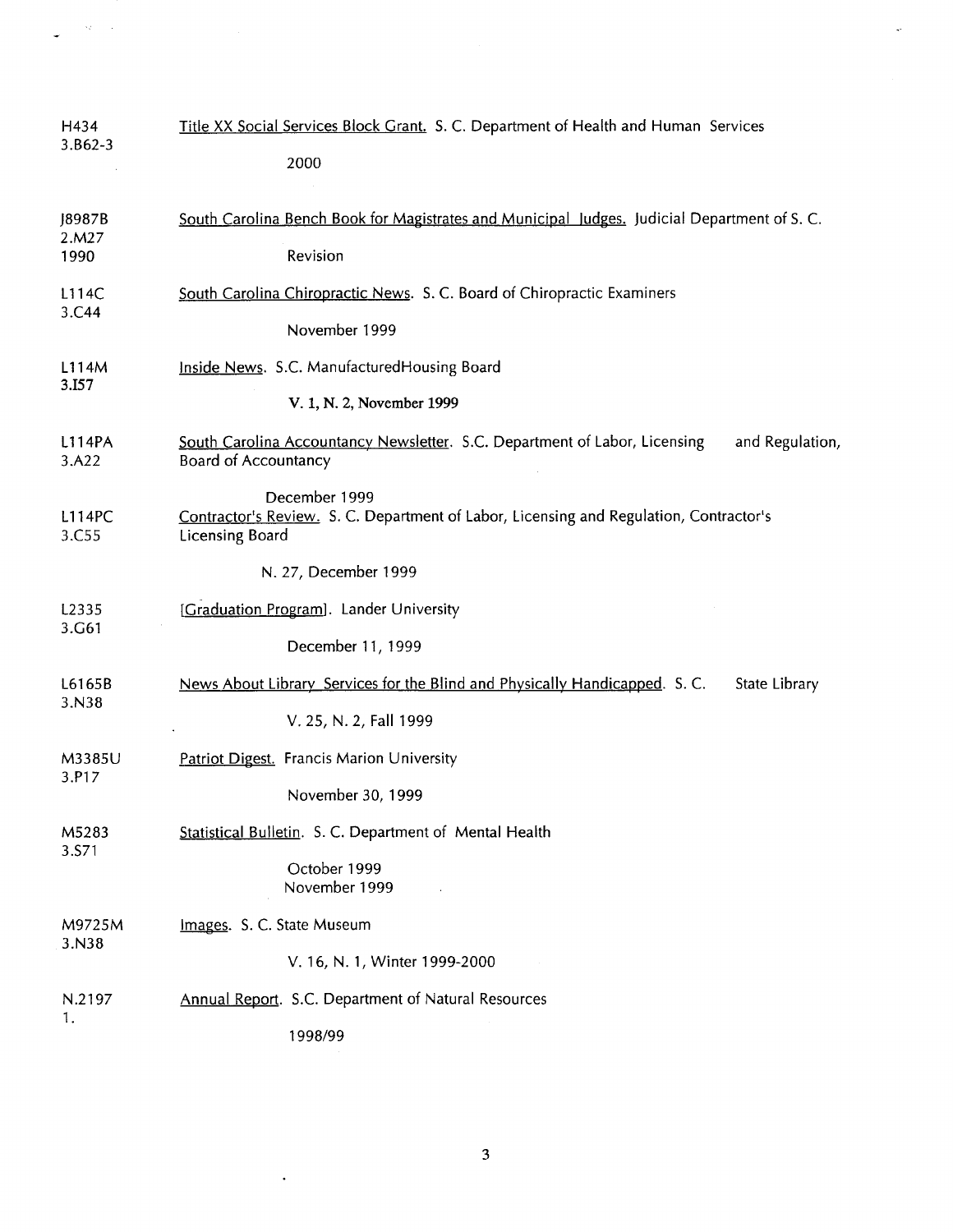| N2197Co<br>3.S58 | South Carolina Wildlife. S. C. Department of Natural Resources Division of Conservation<br>Education and Communication                                                    |
|------------------|---------------------------------------------------------------------------------------------------------------------------------------------------------------------------|
|                  | V. 46, N. 6, November/December 1999                                                                                                                                       |
| P2375            | <b>Annual Report.</b> S. C. Department of Parks, Recreation, and Tourism                                                                                                  |
| 1.               | 1998/99                                                                                                                                                                   |
| P9602            | The Safety Net. S.C. Department of Public Safety                                                                                                                          |
| 3.S13            | V.1, N. 3, December 1999                                                                                                                                                  |
| P9602C<br>3.C64  | Crime to Court. S. C. Department of Public Safety, Criminal Justice Academy Division                                                                                      |
|                  | January 2000                                                                                                                                                              |
| P9604<br>3.C86   | Currently. S. C. Public Service Authority                                                                                                                                 |
|                  | V. 10, N. 47, November 24, 1999<br>V. 10, N. 48, December 1, 1999<br>V. 10, N. 49, December 8, 1999<br>V. 10, N. 50, December 15, 1999<br>V. 10, N. 51, December 22, 1999 |
| Sol35<br>3.H85C7 | Human Services Program Quality Assurance Review, Colleton County DSS. S. C. Department<br>of Social Services                                                              |
|                  | 1999                                                                                                                                                                      |
| Sol35<br>3.H85D2 | Human Services Program Quality Assurance Review, Dillon County DSS. S. C. Department of<br><b>Social Services</b>                                                         |
|                  | 1999                                                                                                                                                                      |
| Sol35<br>3.H85H2 | Human Services Program Quality Assurance Review, Horry, County DSS. S. C. Department<br>of Social Services                                                                |
|                  | 1999                                                                                                                                                                      |
| Sol35<br>3.H85O2 | Human Services Program Quality Assurance Review, Orangeburg, County DSS. S.C.<br>Department of Social Services                                                            |
|                  | 1999                                                                                                                                                                      |
| Sol35<br>3.H85S2 | Human Services Program Quality Assurance Review, Spartanburg County DSS. S. C.<br>Department of Social Services                                                           |
|                  | 1999                                                                                                                                                                      |
| Sol35            | Statistical Report. S. C. Department of Social Services                                                                                                                   |
| 3.S71            | July1999                                                                                                                                                                  |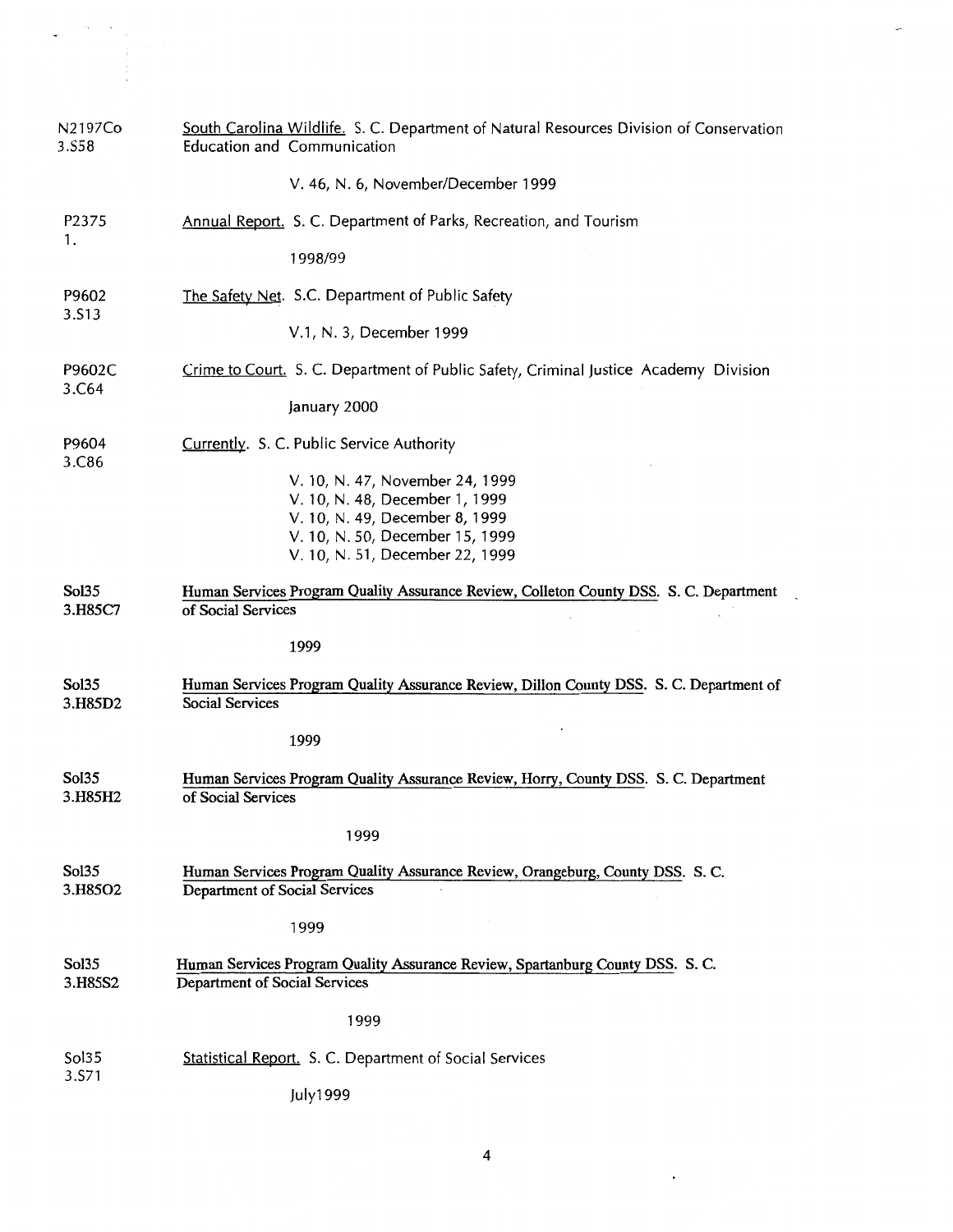| Un35Bu   | Business and Economic Review. University of South Carolina                             |
|----------|----------------------------------------------------------------------------------------|
| 3.B87    | V. 46, N. 2, Jan./Feb./Mar. 1999                                                       |
| Un35Bu   | South Carolina Economic Indicators. University of South Carolina, Division of Research |
| 3.S58    | October 1999                                                                           |
| Un35Chi  | Children's Law Report. U.S.C. Children's Law Project                                   |
| 3.C44    | October/November 1999                                                                  |
| Un35En   | College of Engineering Innovations. USC College of Engineering                         |
| 3.155    | Fall 1999                                                                              |
| Un35Li   | Reflections. University of South Carolina. Thomas Cooper Library                       |
| 3.R33    | <b>Fall 1999</b>                                                                       |
| Un35Lib  | Ex libris. University of South Carolina Division of Libraries and Information Systems. |
| 3.E95    | 1998/99                                                                                |
| Un35PubH | Governor's Pollution Prevention Award. University of South Carolina, Hazardous Waste   |
| 3.P55    | Management Research Fund<br>1999                                                       |
| W7375Li  | Dacus Focus. Winthrop University                                                       |
| 3.D12    | N. 37, December 1999                                                                   |
| W7375Li  | The Dean's Corner. Winthrop University.                                                |
| 3.D31    | N. 11, November 1999                                                                   |

f

 $\sim$   $\sim$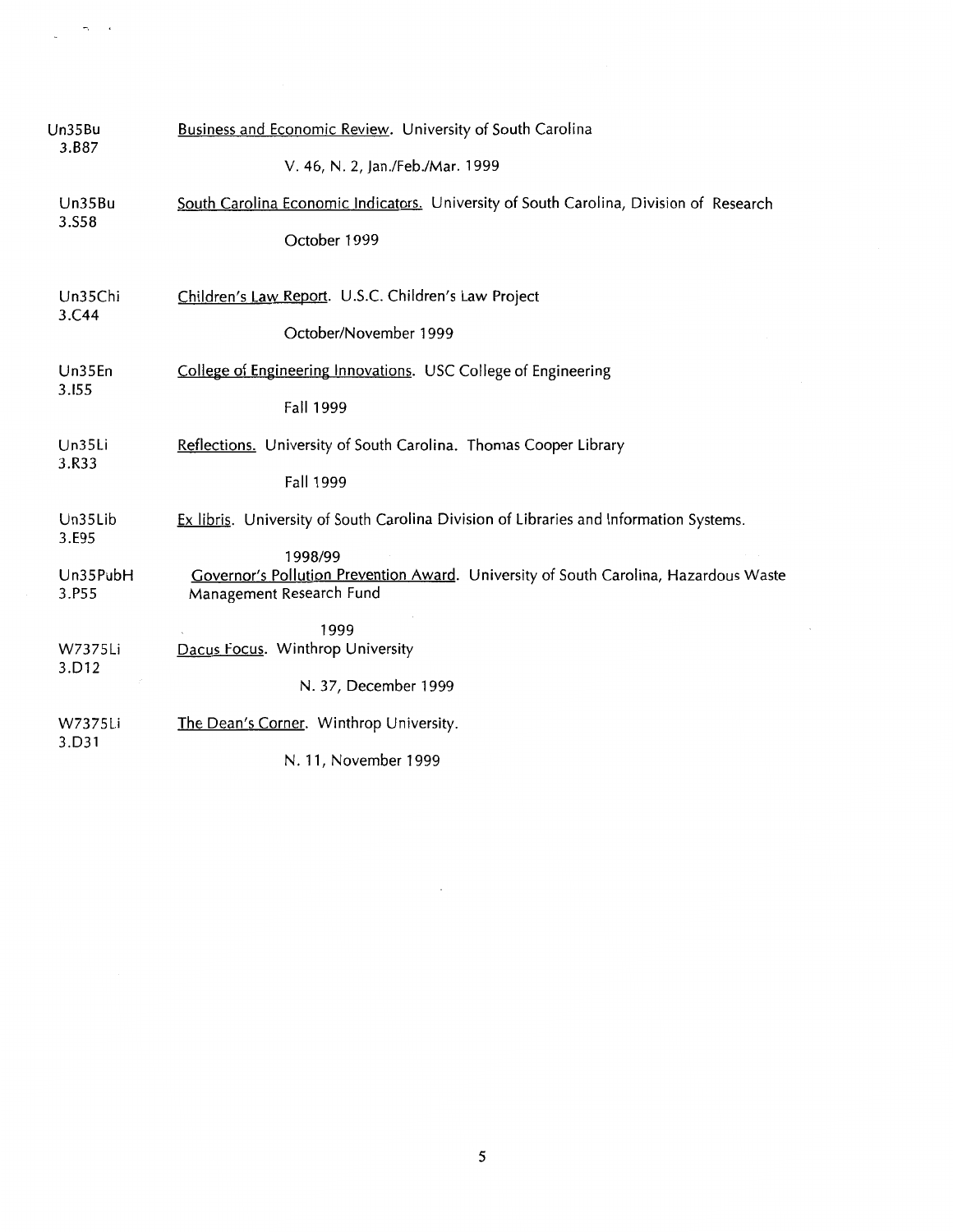DECEMBER 1999 SHIPPING LIST

## EPHEMERA

CLEMSON UNIVERSITY Employee Recruitment & Retention How to Design and Analyze Accurate Statistical Experiments Modeling Flood Hydrology Practical Statistics Professional Development for Women March 13, 2000 March 20, 2000 Quality Management in the Lab The Tire Industry Conference

SC DEPARTMENT OF NATURAL RESOURCES It's Genna Be a Wild Weekend

## FOR YOUR INFORMATION

The Economic Situation South Carolina Trooper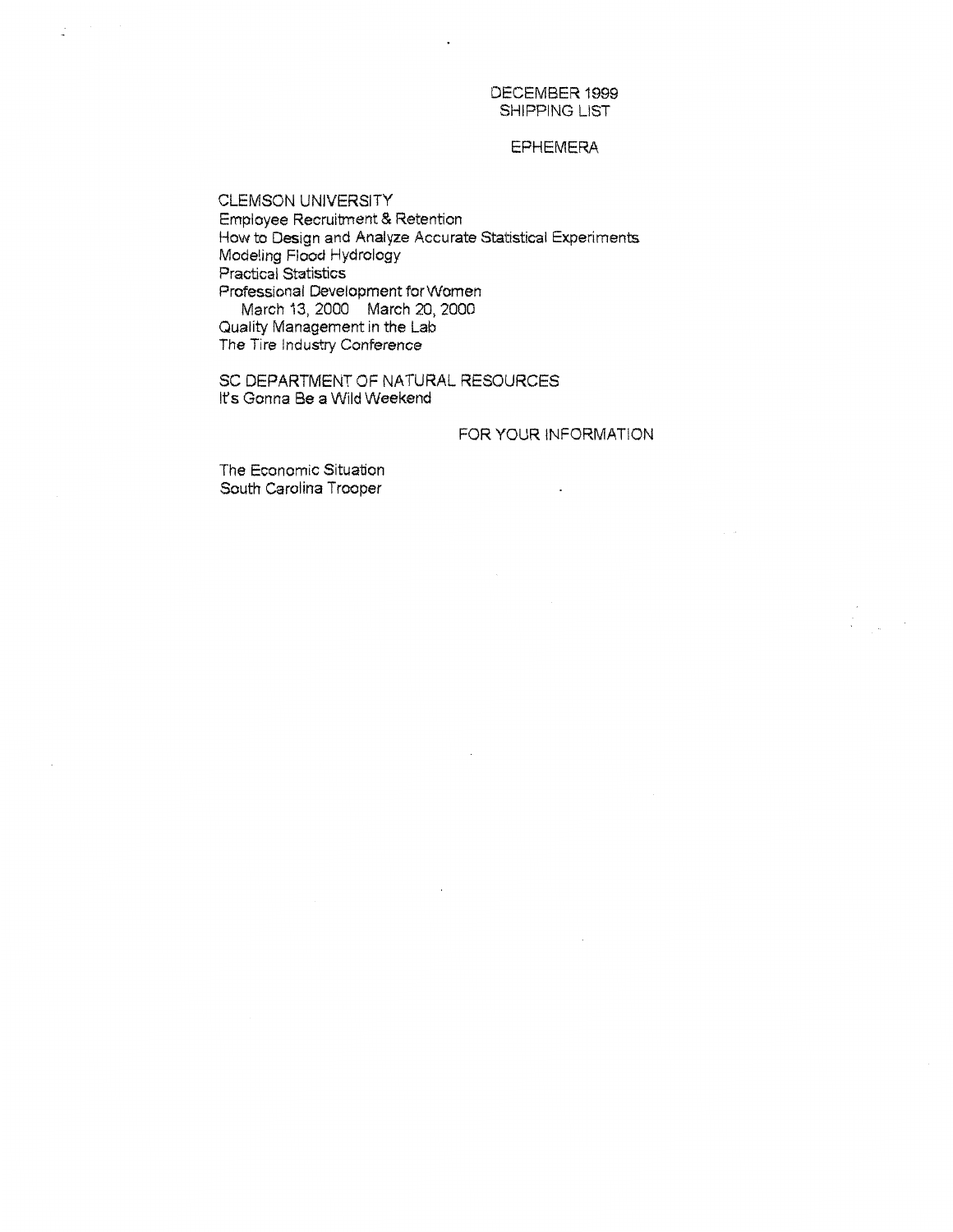

t,

Ì,

 $\ddot{\phantom{a}}$ 

 $\langle \rangle$  .

 $\ddot{\phantom{0}}$ 

a kalèndar di kacamatan di kalèndar

 $\hat{\vec{r}}$ 

SHIPPING LIST

 $\label{eq:1}$ 

|                               |                                                                                                                                                                                   | <b>F6625Col</b><br>2.878                                                                                                                                                             | I. Plorence-Darlington Technical<br>Division. II. Title                                                                                                                                                |                           | Plorence-Darlington Technical College.<br>Sivdent accident/illness procedures.<br>1. Florence-Darlington Technical.<br>college-Students--Hendbooks, manuals,<br>etc. 2. College students--South<br>Carolina--Florence--Health and hygiene.<br>College. College and Student Services                                                                                                                                                                                                                                                               |                                                                                        |
|-------------------------------|-----------------------------------------------------------------------------------------------------------------------------------------------------------------------------------|--------------------------------------------------------------------------------------------------------------------------------------------------------------------------------------|--------------------------------------------------------------------------------------------------------------------------------------------------------------------------------------------------------|---------------------------|---------------------------------------------------------------------------------------------------------------------------------------------------------------------------------------------------------------------------------------------------------------------------------------------------------------------------------------------------------------------------------------------------------------------------------------------------------------------------------------------------------------------------------------------------|----------------------------------------------------------------------------------------|
|                               |                                                                                                                                                                                   | Sc.                                                                                                                                                                                  | 19991123                                                                                                                                                                                               | #42878317 DSCDsl          |                                                                                                                                                                                                                                                                                                                                                                                                                                                                                                                                                   |                                                                                        |
| <b>F6625</b><br>2.B68         | Bquipment procedure inventory. --<br>[Florence, S.C.]: Florence-<br>Darlington Technical College, [1998]<br>9, [4] leaves : 28 cm.<br>"September 1998."<br>Copy 1, Copy 2, Copy 3 |                                                                                                                                                                                      |                                                                                                                                                                                                        | H3496<br>2.C47            | Citizen's guide to clean water.<br>[Columbia, S.C.]: Palmetto<br>Conservation Foundation : South<br>Carolina Department of Health and<br>Environmental: Control, [1999]<br>51 p. : ill., map ; 28 cm.<br>Cover title.<br>"Novemebr 1999." -- p. 3 of cover.<br>Copy $1$ , Copy $2$ , Copy $3$                                                                                                                                                                                                                                                     |                                                                                        |
| Sc                            | 19991123                                                                                                                                                                          | 1. Florence-Darlington Technical<br>College-Inventories. I. Florence-<br>Darlington Technical College.<br>#42879268<br><b>DSCDal</b>                                                 |                                                                                                                                                                                                        | $^{\circ}$ Sc             | l. Water quality--South Carolina.<br>Water--Pollution--South Carolina. I.<br>Palmetto Conservation Foundation. II.<br>South Carolina. Dept. of Health and Environmental Control.<br>19991209<br>#42963106 DSCDsl                                                                                                                                                                                                                                                                                                                                  |                                                                                        |
| <b>F6625</b><br>8.878<br>1998 | "Revised 9/98."<br>etc. I. Titl                                                                                                                                                   | Florence-Darlington Technical College.<br>Student code of conduct and student<br>Copy 1, Copy 2, Copy 3<br>1. Florence-Darlington Technical<br>College--Students--Handbooks, mauals, | grievance procedure manual / Florence-<br>etc. 2. College students--South<br>Carolina--Plorence--Handbooks, manuals,<br>etc. 3. Grievance procedures--South<br>Carolina--Plorence--Handbooks, manuals, | <b>H3496MatE</b><br>2.M17 | South Carolina maternal and child<br>health data book. -- Columbia, S.C. :<br>Maternal and Child Health<br>Bpidemiology Branch, Division of<br>Bpidemiology, South Carolina<br>Department of Health and<br>Department of Health and<br>Bavironmental Control, [1999]<br>73, [2] p. : ill. ; 28 cm.<br>Cover title<br>"Pebruary 1999."<br>Chiefly statistics.<br>Carolina--Statistics. 2. Infants--<br>Bealth and hygiene--South Carolina--<br>Statistics. I. South Carolina.<br>Maternal and  Child Health<br>Maternal and<br><b>Epidemiology</b> | Copy 1, Copy 2, Copy 3<br>1. Mothers--Health and hygiene--South<br>Branch. Division of |
| Sc.                           | 19991123                                                                                                                                                                          | #42878298<br>DSCDsl                                                                                                                                                                  |                                                                                                                                                                                                        | Re.                       | Epidemiology.<br>19991123 #42878357 DSCDsl.                                                                                                                                                                                                                                                                                                                                                                                                                                                                                                       |                                                                                        |
|                               |                                                                                                                                                                                   | ïΣ                                                                                                                                                                                   |                                                                                                                                                                                                        |                           |                                                                                                                                                                                                                                                                                                                                                                                                                                                                                                                                                   |                                                                                        |

έı

en la population<br>Statistica de la population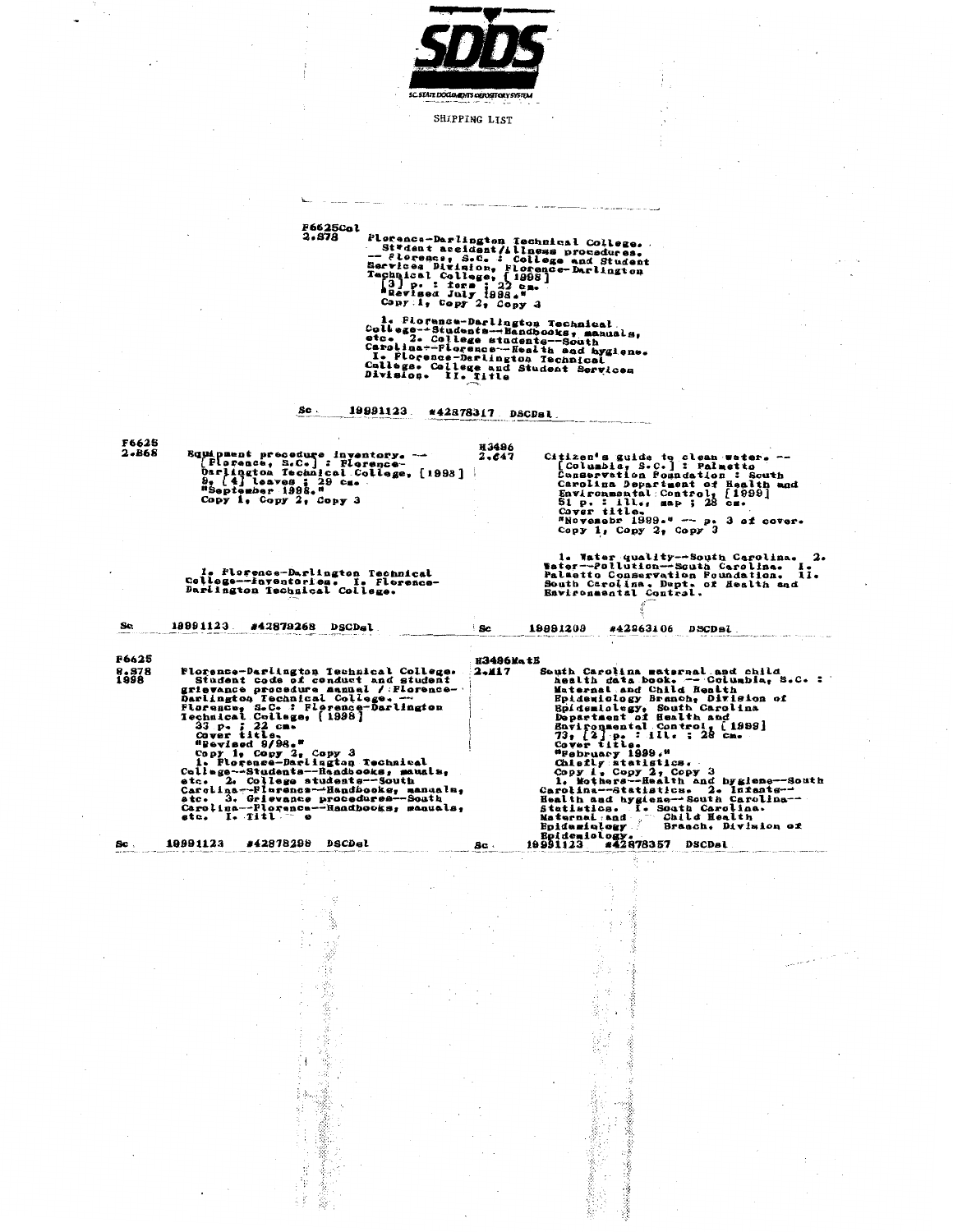| 2.L 14                         |                                                                                                                                                                                                                                            | 3.B23                | Wenner, Charles A.                                                                                                                                                                                                  |
|--------------------------------|--------------------------------------------------------------------------------------------------------------------------------------------------------------------------------------------------------------------------------------------|----------------------|---------------------------------------------------------------------------------------------------------------------------------------------------------------------------------------------------------------------|
|                                | Lake Marion : a Santee Cooper lake. -<br>Columbia, S.C. : South Carolina<br><b>Department of Natural Resources,</b>                                                                                                                        | no. 17<br>1999       | Red drum : natural history and<br>fishing techniques in South Carolina /                                                                                                                                            |
|                                | [1999]<br>3] p. : 111., map ; 23 cm.                                                                                                                                                                                                       |                      | by Charles Wenner. -- Charleston, S.C.                                                                                                                                                                              |
|                                | #99FF2458."                                                                                                                                                                                                                                |                      | : Marine Resources Research Institute,<br>Marine Resources Division, South                                                                                                                                          |
|                                | Copy 1, Copy 2, Copy 3                                                                                                                                                                                                                     |                      | Carolina Dept. of Natural Resources,<br>[1999]                                                                                                                                                                      |
|                                |                                                                                                                                                                                                                                            |                      | III, 40 p. : ill. : 28 cm. -<br>(Educational report ; no. 17)                                                                                                                                                       |
|                                |                                                                                                                                                                                                                                            |                      | Cover title.                                                                                                                                                                                                        |
|                                |                                                                                                                                                                                                                                            |                      | $\frac{1000002560}{\text{Copy 1}}$ Copy 3 Copy 3<br>l. Marine biology--South Carolina.                                                                                                                              |
|                                | 1. Marion, Lake (S.C.) I. South<br>Carolina. Dept. of Natural Resources.                                                                                                                                                                   |                      | 2. Fishing--South Carolina. I. Marine<br>Resources Research Institute (S.C.)                                                                                                                                        |
|                                |                                                                                                                                                                                                                                            |                      | II. Title II. I. Series: Educational.                                                                                                                                                                               |
|                                |                                                                                                                                                                                                                                            |                      | report (Marin<br>e Resources Besearch<br>Institute (S.<br>$C0$ )) ; no. 7.                                                                                                                                          |
|                                | Sc. 19991206 #42940341 DSCDsL                                                                                                                                                                                                              | Sc.                  | 19991206 #42940397 DSCDsl                                                                                                                                                                                           |
| N2197                          |                                                                                                                                                                                                                                            | N2197M               |                                                                                                                                                                                                                     |
|                                | 2.L14-2 Lake Moultrie : a Santee Cooper lake.                                                                                                                                                                                              | 3.B <sub>28</sub>    | Wenner, Charles A.                                                                                                                                                                                                  |
|                                | -- Columbia, S.C. : South Carolina<br>Department of Natural Resources,                                                                                                                                                                     | no. 18<br>. 1999     | Spotted seatrout : natural history<br>and fishing techniques in South                                                                                                                                               |
|                                | [1999]<br>[3] p. : ill., map.; 23 cm.                                                                                                                                                                                                      |                      | Carolina / by Charlie Wenner and John<br>Archambault. -- Charleston, S.C. :                                                                                                                                         |
|                                | #99FF2458."<br>Copy $1$ , Copy $2$ , Copy $3$                                                                                                                                                                                              |                      | Marine Resources Research Institute,<br>Marine Resources Division, South                                                                                                                                            |
|                                |                                                                                                                                                                                                                                            |                      | Carolina Department of Natural<br>Resources, [1999]                                                                                                                                                                 |
|                                |                                                                                                                                                                                                                                            |                      | ii, 50 p. : ill. ; 28 cm. --<br>(Educational report ; no, 18)                                                                                                                                                       |
|                                |                                                                                                                                                                                                                                            |                      | Cover title.<br>"99MR2559." -∸р. 4 о‡ сотег.                                                                                                                                                                        |
|                                |                                                                                                                                                                                                                                            |                      | Includes bibliographical references                                                                                                                                                                                 |
|                                | 1. Moultrie, Lake (S.C.) I. South<br>Carolina. Dept. of Natural Resources.                                                                                                                                                                 |                      | (р. 48).<br>Copy 1, Copy 2, Copy 3                                                                                                                                                                                  |
|                                |                                                                                                                                                                                                                                            |                      |                                                                                                                                                                                                                     |
|                                | Sc 19891206 #42940368<br>DSCDsl                                                                                                                                                                                                            | Sc.                  | 19991206 #42940381 DSCDsl SEE NEXT CED                                                                                                                                                                              |
|                                |                                                                                                                                                                                                                                            |                      |                                                                                                                                                                                                                     |
| N 2197                         |                                                                                                                                                                                                                                            | N 219 7X             |                                                                                                                                                                                                                     |
| 8.E58                          | South Carolina Envirothon : a natural<br>challenge : 2000 coaches handbook /                                                                                                                                                               | 3.B28<br>no. 18      | Wenner, Charles A.<br>Spotted seatrout :  [1998]                                                                                                                                                                    |
|                                | compiled and edited by Briana                                                                                                                                                                                                              | 1999                 | (Card 2)                                                                                                                                                                                                            |
|                                | Timmerman]. - [Columbia; S.C. :<br>South Carolina Department of Natural                                                                                                                                                                    |                      |                                                                                                                                                                                                                     |
|                                | Resources, 1999]<br>44 р. : марв ; 28 см.                                                                                                                                                                                                  |                      |                                                                                                                                                                                                                     |
|                                | Cover title.<br>"November 3, 1999." -- Transmittal                                                                                                                                                                                         |                      | 1. Fishing--South Carolina. 2.                                                                                                                                                                                      |
|                                | letter –<br>"99LR2654." -- p. 4 of cover.                                                                                                                                                                                                  |                      | Spotted seatrout--South Carolina.<br>з.<br>Spotted seatrout fishing--South                                                                                                                                          |
|                                | Includes bibliographical references<br>$(p_0 32 - 35)$                                                                                                                                                                                     |                      | Carolina. I. Archambault, John. II.<br>Marine Resources Research Institute                                                                                                                                          |
|                                | Copy 1, Copy 2, Copy 3                                                                                                                                                                                                                     |                      | (S.C.) III. Title IV. Series:<br>Educational report (Marine Resources                                                                                                                                               |
|                                |                                                                                                                                                                                                                                            |                      | Research Institute (S.C.)) ; no. 18.                                                                                                                                                                                |
|                                |                                                                                                                                                                                                                                            |                      |                                                                                                                                                                                                                     |
|                                |                                                                                                                                                                                                                                            |                      |                                                                                                                                                                                                                     |
| 8c                             | #42915552 DSCDsl SEE NEXT CED se<br>19991202                                                                                                                                                                                               |                      | 19991206<br>#47940391<br>necn-1                                                                                                                                                                                     |
|                                |                                                                                                                                                                                                                                            |                      |                                                                                                                                                                                                                     |
| N2197                          |                                                                                                                                                                                                                                            | N2197Ma<br>2.J35     | Von Kolnitz, Elizabeth.                                                                                                                                                                                             |
| 8.B58                          | South Carolina Envirothon :  [1999]<br>$(\text{Card } 2)$                                                                                                                                                                                  | 1999                 | Jellytish / [author, Blizabeth Von<br>Kolnitz]. -- Columbia, S.C. : Marine                                                                                                                                          |
|                                |                                                                                                                                                                                                                                            |                      | Resources Division, South Carolina                                                                                                                                                                                  |
|                                |                                                                                                                                                                                                                                            |                      | Department of Natural Resources, [1999]<br>[4] p. : ill. ; 28 cm. -- (Sea                                                                                                                                           |
|                                |                                                                                                                                                                                                                                            |                      | science)                                                                                                                                                                                                            |
|                                |                                                                                                                                                                                                                                            |                      | Caption title.<br>"99MR2644."--p. [4]<br>Copy 1, Copy 2, Copy 3                                                                                                                                                     |
|                                | i. South Carolina Envirothon--                                                                                                                                                                                                             |                      |                                                                                                                                                                                                                     |
|                                |                                                                                                                                                                                                                                            |                      |                                                                                                                                                                                                                     |
|                                | Handbooks, manuals, etc. 2. Ecology--<br>Competitions--South Carolina-                                                                                                                                                                     |                      | 1. Jellyfishes. I. South Carolina.                                                                                                                                                                                  |
|                                | Handbooks, manuals, atc. I. Timmerman,<br>Brianna. II. South Carolina. Dept. of<br>Natural Resources.                                                                                                                                      |                      | Marine Resources Division. II. Title<br>III. Series                                                                                                                                                                 |
|                                |                                                                                                                                                                                                                                            |                      |                                                                                                                                                                                                                     |
| Sc                             | DSCDsl<br>#42915552<br>19991202                                                                                                                                                                                                            | 8c                   | 19991206 #42940317 DSCDsl                                                                                                                                                                                           |
|                                |                                                                                                                                                                                                                                            |                      |                                                                                                                                                                                                                     |
|                                |                                                                                                                                                                                                                                            | <b>2322</b><br>2.137 | Test examples for fed/state electronic                                                                                                                                                                              |
|                                | Nuisance wildlife control operators                                                                                                                                                                                                        |                      |                                                                                                                                                                                                                     |
|                                |                                                                                                                                                                                                                                            |                      |                                                                                                                                                                                                                     |
|                                | referral list, 1999-2000.<br>Wildlife and Preshwater Fisheries                                                                                                                                                                             |                      | per capabric for requested along the correction filling 1999 individual income tax<br>returns: -- [Columbia, S.C. : South<br>correction beapstment of Pevenue, 1999]<br>43, [26] pe: forms ; 28 cm.<br>Cover title. |
|                                |                                                                                                                                                                                                                                            |                      | "October 18, 1999."<br>Copy 1, Copy 2, Copy 3                                                                                                                                                                       |
|                                | pivision, Furbarer Project, [1959]<br>[86] p. ; 22 cm.<br>Cover title.<br>"PP document no. 99-03."                                                                                                                                         |                      |                                                                                                                                                                                                                     |
|                                | "99WL2669."---p. 4 of cover.<br>Copy 1, Copy 2, Copy 3                                                                                                                                                                                     |                      |                                                                                                                                                                                                                     |
|                                |                                                                                                                                                                                                                                            |                      | 1. Tax returns-South Carolina. 2.                                                                                                                                                                                   |
|                                | 1. Wildlife pests--Control--South<br>Carolina--Periodicals. I. South                                                                                                                                                                       |                      | Tax return preparation industry-+South<br>Carolina. I. South Carolina. Dept. of                                                                                                                                     |
|                                | Carolina. Furbearer Project.                                                                                                                                                                                                               |                      | Revenue.                                                                                                                                                                                                            |
|                                |                                                                                                                                                                                                                                            | Sc                   | #43001272 DSCDsl<br>19991214                                                                                                                                                                                        |
| N219 <i>7F</i><br>8.N84<br>Śс. | #42838751 DSCDal<br>1999 1206<br>-187                                                                                                                                                                                                      |                      |                                                                                                                                                                                                                     |
|                                | 15 M<br>- 45                                                                                                                                                                                                                               |                      |                                                                                                                                                                                                                     |
|                                |                                                                                                                                                                                                                                            |                      |                                                                                                                                                                                                                     |
|                                |                                                                                                                                                                                                                                            |                      |                                                                                                                                                                                                                     |
|                                |                                                                                                                                                                                                                                            |                      |                                                                                                                                                                                                                     |
|                                | $\cdot$                                                                                                                                                                                                                                    |                      |                                                                                                                                                                                                                     |
|                                |                                                                                                                                                                                                                                            |                      |                                                                                                                                                                                                                     |
|                                |                                                                                                                                                                                                                                            |                      |                                                                                                                                                                                                                     |
|                                | e de la companya de la companya de la companya de la companya de la companya de la companya de la companya de<br>La companya de la companya de la companya de la companya de la companya de la companya de la companya de la co<br>a anima |                      |                                                                                                                                                                                                                     |

 $\frac{1}{2}$